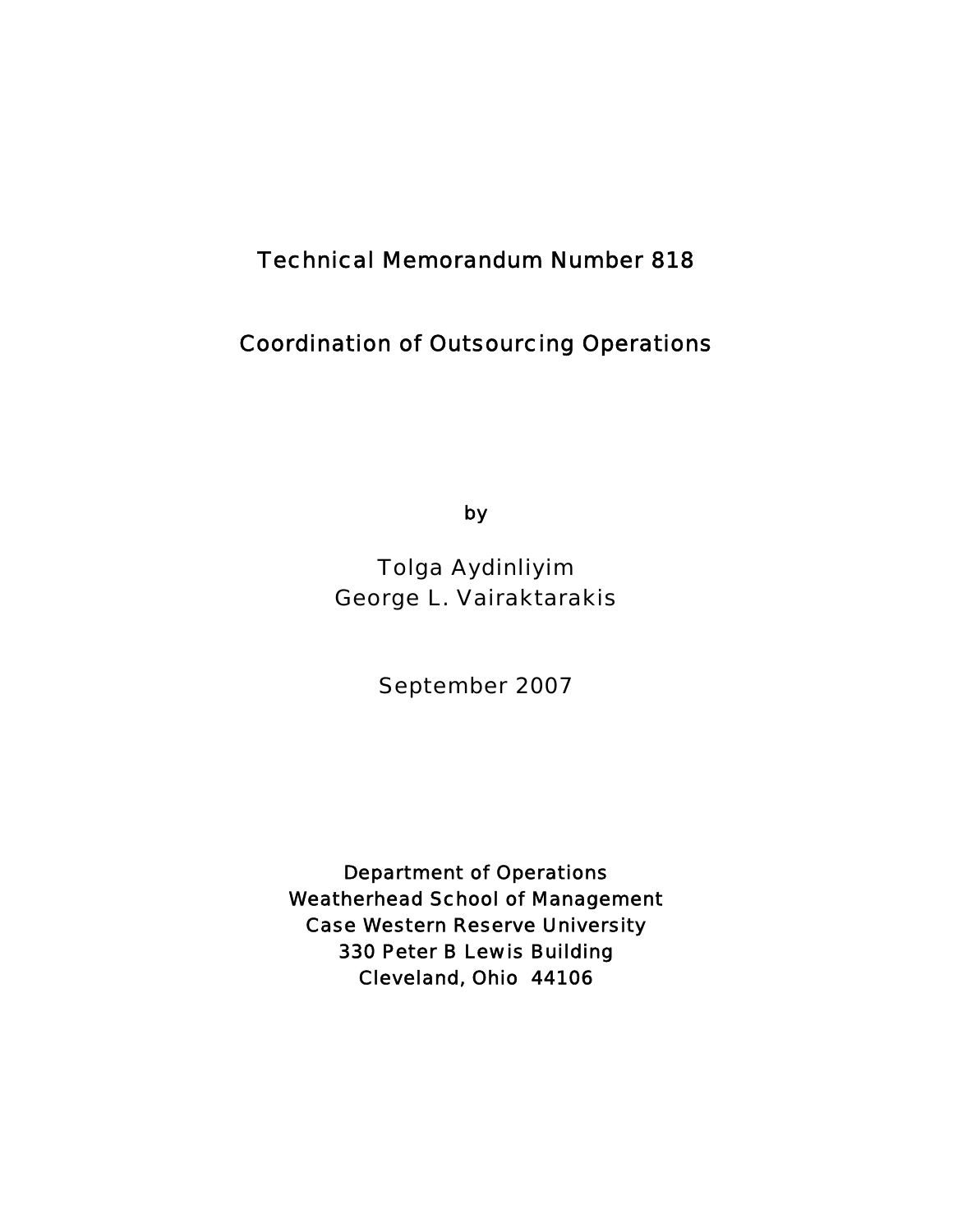# Coordination of Outsourcing Operations

Tolga Aydinliyim <sup>∗</sup> George L. Vairaktarakis †

September 17, 2007

### **Abstract**

A set of manufacturers outsource certain operations to a single third-party. Each available day of production at the third party can be booked at a given cost announced by him. Knowing these costs, manufacturers book available production days in a first-come-first-served (FCFS) order so as to optimize their individual cost. The cost for each manufacturer consists of booking and work-in-progress (WIP) costs as expressed by the weighted flow time. When window booking is completed, the third-party identifies a schedule that minimizes the total cost incurred by all manufacturers. This coordination reduces the total cost but may result to higher costs for a subset of manufacturers. For this reason, the third-party devises a savings sharing scheme with which the monetary benefit for each manufacturer is greater following the coordination. In this article we present algorithms for the problem considered, as well as savings sharing schemes that make coordination a better alternative for all parties involved. The highlight of our experiments is that the costs of the production chain can be reduced by an average of 32% if one-third of the members let the third-party cover their increased WIP cost in exchange for 40-55% of the total savings.

<sup>∗</sup>Decision Sciences Department, Lundquist College of Business, 1208 University of Oregon, Eugene, OR 97403- 1208, tolga@uoregon.edu

<sup>†</sup>Department of Operations, Weatherhead School of Management, Case Western Reserve University, 10900 Euclid Avenue, Cleveland, OH 44106-7235, gxv5@case.edu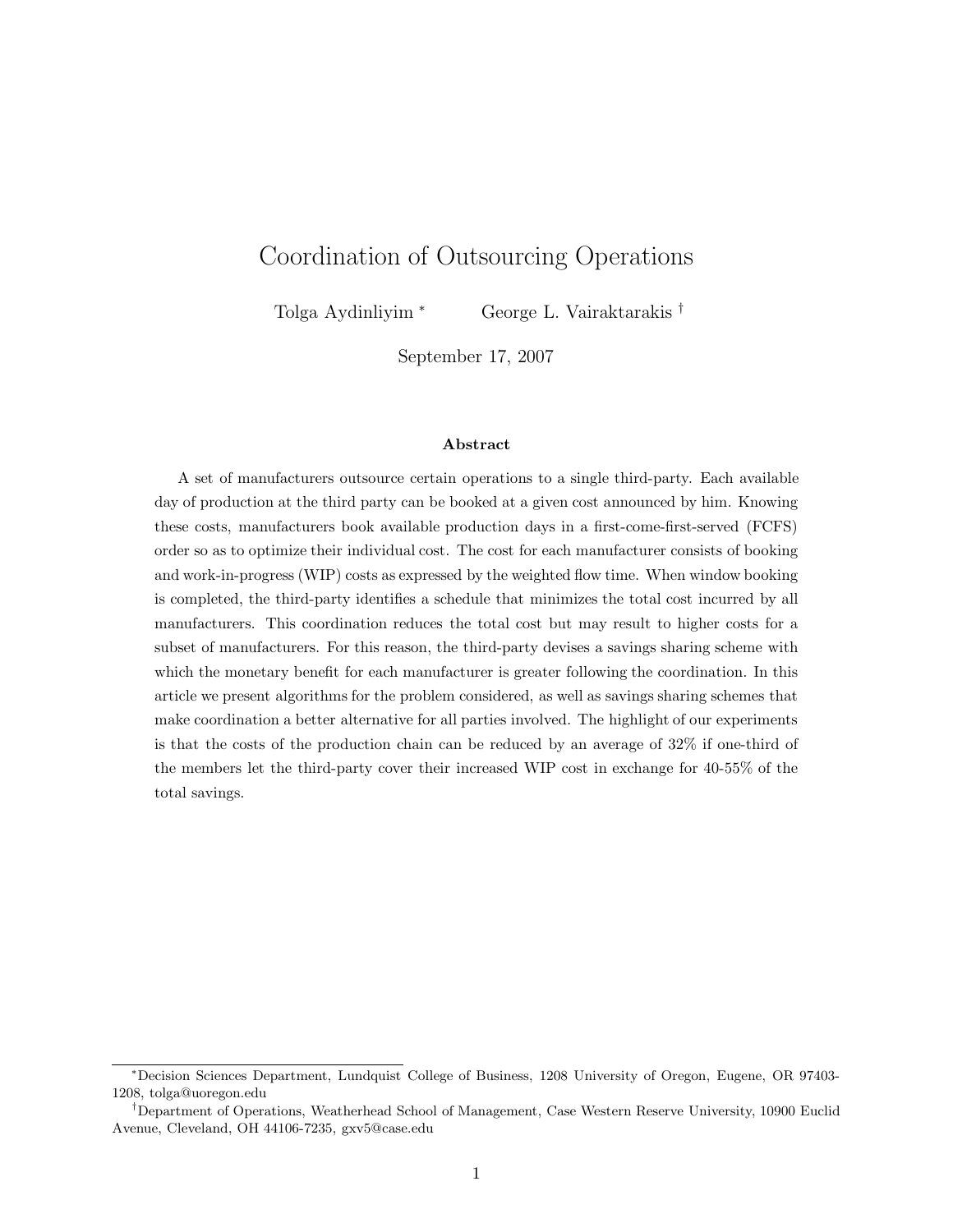# **1 Introduction and Literature Review**

Today's business-to-business world is made up of continuously growing supply chains which create a complex business environment that is hard to control. Huge networks made up of competing suppliers, manufacturers and distributors create situations where individual decisions are affected by the decisions of other parties involved in the network. The quality of the decisions depends on the amount of information the decision makers have about other members of the supply chain. Today, many industry sectors have created portals where key information is shared amongst the members of the network. This allows the members of a supply chain to cooperate so as to reduce their individual costs as well as the cost of the entire supply chain. In this article, we model such cooperation and provide incentive schemes.

Specifically, we consider models whereby a group M of manufacturers book third-party  $(3P)$ capacity for their operations which require little or no set-up between them but have different processing time requirements (e.g. finishing operations, testing operations). The set-up times between the jobs that belong to different manufacturers are also insignificant. The  $3P$  announces his capacity availability as well as the booking cost for each day of production, referred to as a *manufacturing window*. The booking price of each window might reflect peak demand periods or timeliness with respect to the start of the planning horizon. Knowing the availability and the costs of the manufacturing windows, manufacturers book  $3P$  capacity independently in a firstcome-first-serve (FCFS) basis with the objective to minimize their individual costs expressed as the total weighted flow time plus booking costs. Therefore, for each manufacturer there is a tradeoff between booking expensive early windows and cheap late windows. When all bookings are finished the 3P offers a coordinated schedule by rescheduling all jobs as if the jobs from different manufacturers belong to a single party. Overall cost reductions are obvious and significant but some manufacturers might end up with higher individual costs. Therefore, the  $3P$  provides incentives to each manufacturer so that everyone benefits from coordination. On the other hand, the 3P also creates a mechanism that generates benefits for himself via *booking refunds* and *re-bookings*. Specifically, some of the manufacturing windows are released in the coordinated schedule. The 3P refunds a fraction of the booking costs of these windows and keeps the rest for himself. Besides, he generates additional booking revenues by re-selling these windows.

In this model we assume complete information sharing amongst all manufacturers. This information sharing protocol is in fact becoming popular in industry. One such portal known as eHub, is in use at Cisco Systems. This is a private trading e-marketplace that provides a central point for planning and execution of tasks across the company's extended manufacturing supply chain (Grosvenor and Austin (2001)). Cisco's eHub creates opportunities to perform coordinated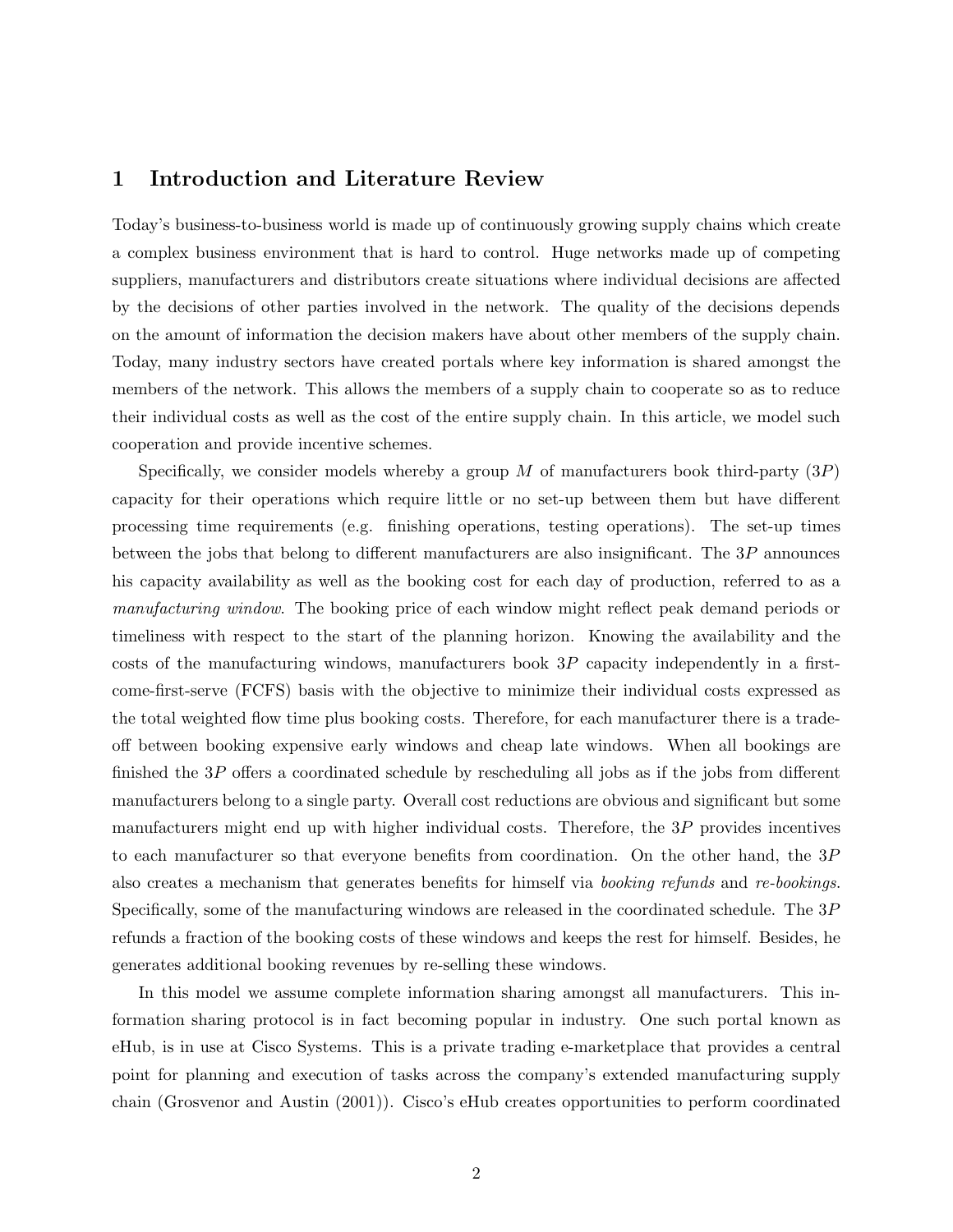planning and production among members of the network leading to dramatic cost and inventory reductions. By 2001 successful implementation of the idea resulted in inventory reductions of 45%, order cycle time reductions of 70% and increased productivity across the entire supply chain.

The model that we study in this paper finds applications in highly connected networks similar to that of Cisco's (see Figure 1). Orders from customers are stored in Cisco's enterprize resource planning (ERP) database and sent to the related manufacturing partners over the virtual private network (VPN). These manufacturing partners correspond to the group of manufacturers M in our model. Within Cisco's supply chain there are supply partners and other contractors who could see information on the network because their own production systems are also connected to Cisco's ERP system. Consider a supplier in this network that provides sub-assemblies to the aforementioned manufacturing partners. The type of supplier-manufacturer relationship whereby a manufacturer outsources operations to a single supplier is called *sole sourcing* in procurement literature. For a classification of such sourcing policies see Elmaghraby (2000). We consider a group of manufacturing partners who sole-sources from a single supplier. This supplier plays the role of the third-party 3P in our model. Similarly, one could think of a contractor in the same network who performs the testing operations for the assemblies or components produced by the manufacturing partners. This situation is equivalent to a model where manufacturing partners M outsource their testing operations to a single contractor in Cisco's network, who plays the role of the single third-party 3P in our model. Recall that the production schedules of all parties involved are transparent to everyone because they are all connected to Cisco's information sharing portal. Therefore, coordinated capacity and production planning opportunities exist within this framework. In our model, we consider such coordination possibilities and provide incentive schemes to make everyone benefit from coordination.

MyUMC1, UMC's total online supply chain portal, is another example that demonstrates how a large Electronic Contract Manufacturer (ECM) provides information sharing and real-time capacity booking to her customers (i.e., the manufacturers who outsource). UMC is a world-leading semiconductor foundry, specializing in the contract manufacturing of customer designed integrated circuits for high performance semiconductor applications. Founded in 1980 as Taiwan's first semiconductor company, UMC currently employs over 12,000 people worldwide at its manufacturing factories and offices in Taiwan, Japan, Singapore, Europe, and the United States. To realize the vision of close collaboration with her customers as well as partners throughout the entire supply chain, UMC has developed and maintained MyUMC since 1998. This is a full-service information portal, offering customers 24-hour access to detailed account information such as manufacturing, engineering, design and financial data. In particular, MyUMC's capacity booking engine ATP

 $\frac{1 \text{http://my.ume.com}}{}$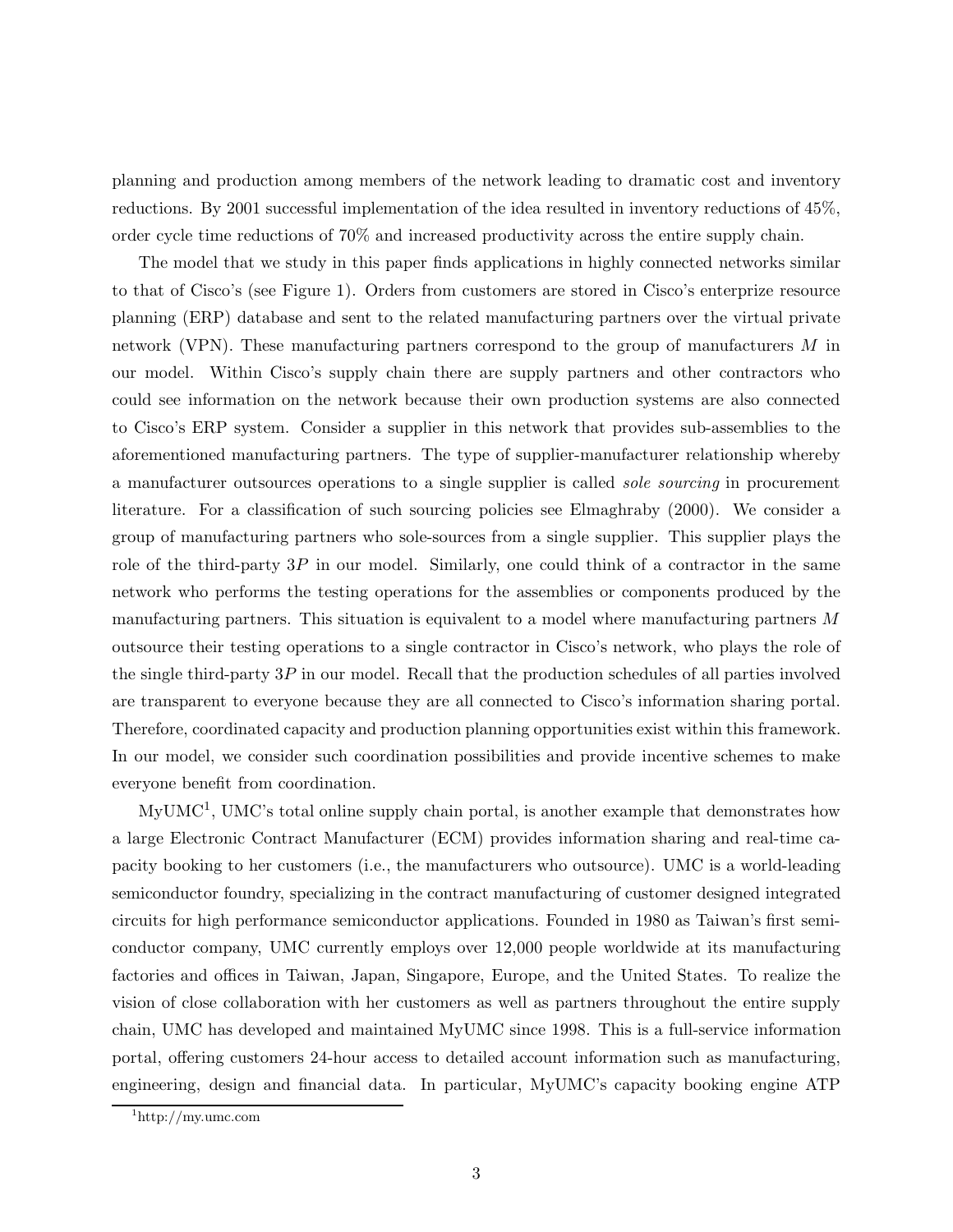

Figure 1: Order fulfillment process of the Cisco's networked supply chain and our model (Manufacturers  $M_1, M_2, \ldots, M_{|M|}$  and the third-party 3P)

(Available-to-Promise) allows customers to receive instant capacity availability information and to book production capacity in UMC's fabs online. Again, coordinated capacity and production planning opportunities exist within this framework.

The operational protocol of the Semiconductor Product Analysis and Design Enhancement (SPADE) Center<sup>2</sup> further illustrates more precisely our model. SPADE provides to local and nearby semiconductor companies such services as analysis and optimization of designs and products when their silicon prototypes are available in the form of silicon wafers or silicon dies. SPADE has a group of specialized facilities, including Focused Ion Beam, Emission Microscope, ESD Tester, Backside Preparation System (Chip UnZip), Laser Cutting System, etc., which can be booked at charges. SPADE announces the available booking periods for the following three weeks (similar to our finite number of manufacturing windows) and each manufacturer books capacity in a FCFS manner subject to already booked windows by earlier manufacturers. Rules of the charging scheme are available to customers<sup>3</sup>, and include:

(a) *Jobs performed on Sundays and public holidays will be charged at*  $2 \times$  *basic rate;* 

<sup>2</sup>http://www.ust.hk/spade

<sup>3</sup>http://www.ust.hk/spade/pricelist.html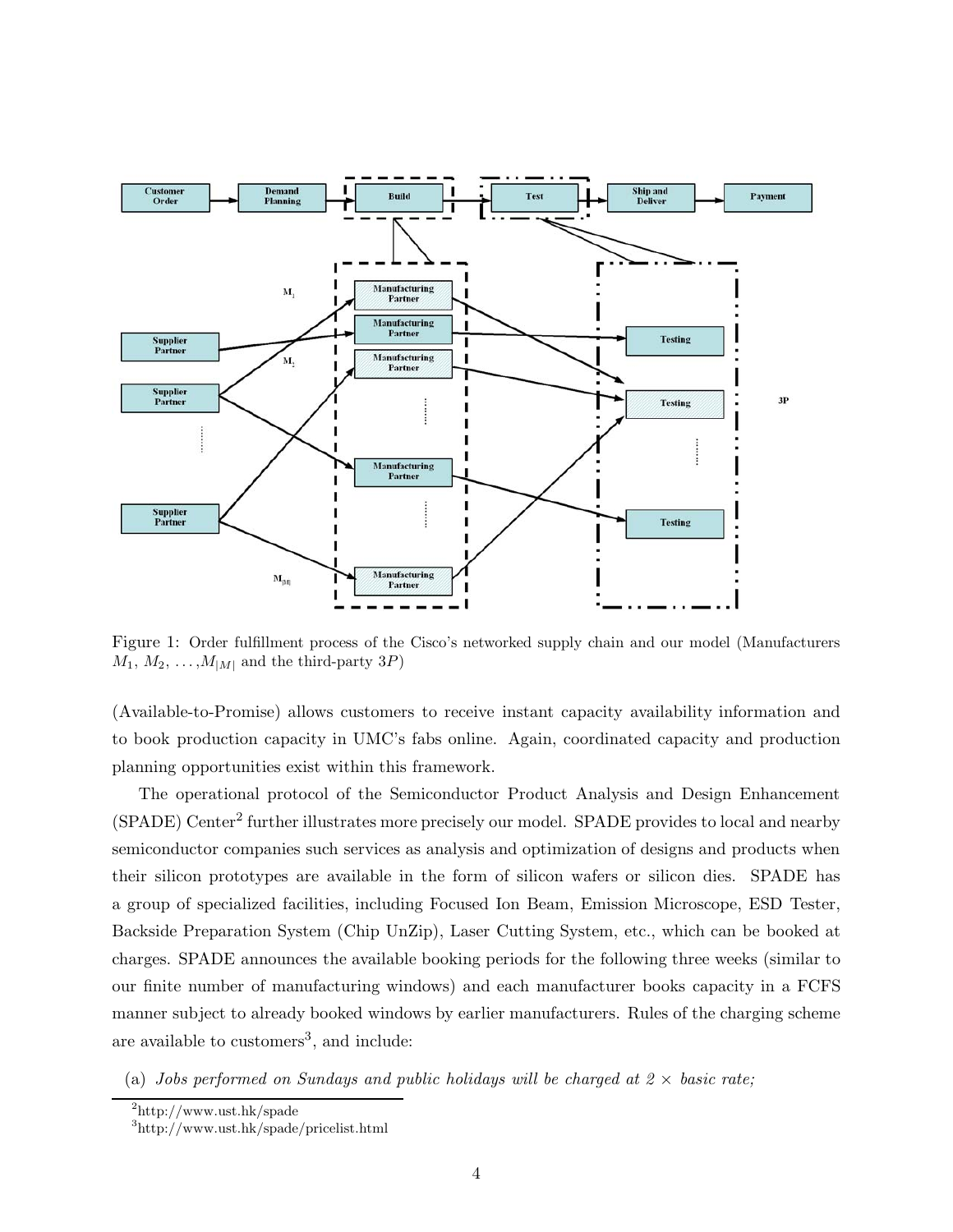## (b) *Jobs performed during non-office hours will be charged at*  $1.5 \times$  *basic rate.*

The above rules show that there are different types of charging rates corresponding to the arbitrary booking prices in our model. SPADE has also built a mechanism to allow a user to preempt another by paying a higher premium as follows:

### (c) *Jobs preempting other jobs on queue will be charged at*  $1.5 \times$  *basic rate.*

This reflects an attempt for reservation adjustments carried out at the third-party (e.g., SPADE). Instead of using price-based preemption, our proposed solution will perform more sophisticated coordination based on cooperative game theory, to allow all parties involved to be better off through proper cooperation.

Besides the above mentioned examples, our model finds applications in manufacturing and service industries such as scheduling the use of a single maintenance facility of a multi-divisional firm for the repair and maintenance operations of its divisions.

The issue of cooperation in our model can be addressed as a game amongst manufacturers who sequence their jobs over the windows booked when they entered the system. Sequencing games are at the interface of sequencing and scheduling of operations and cooperative game theory. In sequencing and scheduling a set of jobs has to be processed according to a schedule that minimizes a given cost objective. A group of players each owning a subset of jobs, share the same processing resources. Each player may optimize her individual objective function, or the players can coordinate their activities so as to maximize the group savings. In the latter case an incentive payment scheme is necessary to ensure that every group member cooperates.

A sequencing game involves solving two problems. A combinatorial optimization problem where a schedule is found for any given coalition of players, and a game theoretic problem of allocating the savings produced by coordination. The subset of allocations where savings are distributed to players in such a way that no subset of players can be better off by seceding from the rest of the players and acting solely on their own behalf is called the *core* of a game. A typical single machine sequencing game found in the literature assumes that there are  $|N|$  players each with a single job, each occupying a specific position in the initial job schedule, and each having his own cost criterion.

Sequencing games were introduced by Curiel, Pederzoli and Tijs (1989). They considered the simplest case of a single machine with no restrictions on the jobs. The cost criterion is weighted flowtime and it is proved that the corresponding sequencing games are *convex*. For such games Shapley (1971) showed that a core allocation is guaranteed to exist. For arbitrary regular cost criteria and for a special class of games (referred to as  $\sigma_0$  – Component Additive Games) Curiel, Potters, Rajendra Prasad, Tijs and Veltman (1994) proposed a core allocation known as the  $\beta$ −rule. Curiel, Hamers and Klijn (2002) presented a survey of all seminal papers since 1989 on sequencing games,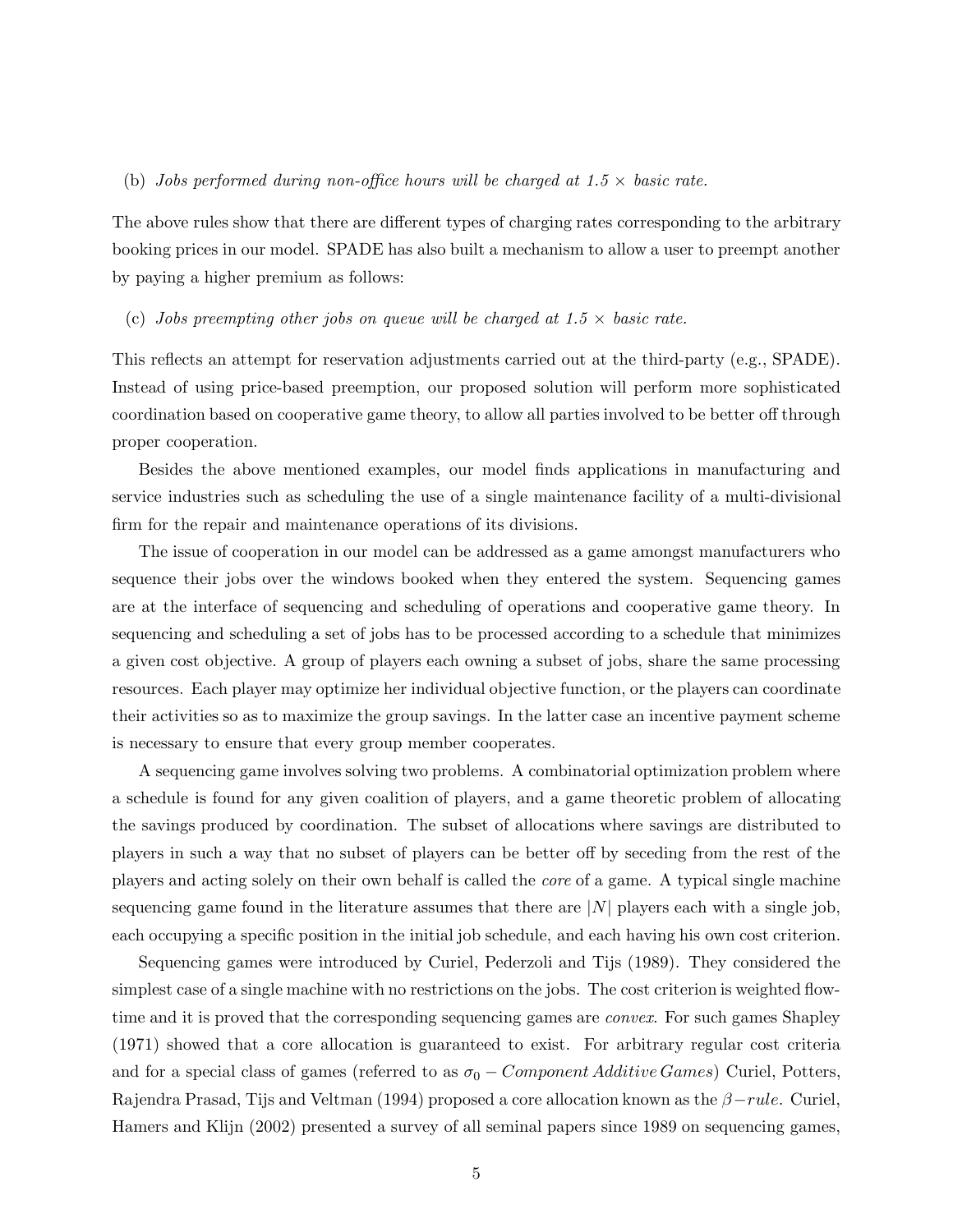core allocations, and convexity issues. Literature on sequencing games where each player has more than one job to be processed is quite limited. Calleja, Estévez-Fernández, Borm and Hamers (2004) studied a single machine setting where each player might have more than one job to process and each job might be of interest to more than one players. They showed that the core of these games is non-empty only if the underlying cost functions are additive with respect to the initial order of jobs. Calleja, Borm, Hamers, Klijn and Slikker (2002) considered a two-machine problem where each player has precisely two operations, each processed on a dedicated machine. The cost criterion is the maximal weighted completion time of the two operations. It is shown that these games are not convex but a core allocation exists. Hamers, Borm and Tijs (1995) considered single machine games for jobs with release times and the weighted flow time cost criterion and showed that they are not convex except for instances with unit processing times or unit weights. Nevertheless, they proved that the core of these games is non-empty. Borm, Fiestra-Janeiro, Hamers, S´anchez and Voorneveld (2002) considered problems with job due dates. For three different due date related cost criteria they showed that the core is non-empty. Convexity was proven for only a special subclass. Hamers, Klijn and van Velzen (2002) imposed precedence constraints on the jobs and proved that the corresponding games are convex when the precedence network consists of parallel chains. Hamers, Klijn and Suijs (1999) considered games with m parallel identical machines and no restrictions on the jobs. The cost criterion is weighted flow time. Existence of core allocations is proved for  $m = 2$  and for some special cases when  $m > 2$ . Recently, Cai and Vairaktarakis (2006) studied a production planning setting involving a single third party and multiple manufacturers each outsourcing a subset of jobs to the third party. The cost criterion consists of tardiness penalties plus booking costs that can take on one of two values reflecting peak and off-peak production. Despite non-convexity, core allocations are identified.

Literature at the interface of scheduling and cooperative game theory is quite limited. However, the issue of coordination where multiple parties compete for common resources has been studied in various fields such as economics, computer science and supply chain management. For example, *congestion games* were introduced by Rosenthal (1973), where it is shown that congestion games admit a potential function, therefore a Nash equilibrium exists. Congestion games can be used to model coordination and pricing issues in highways and communication networks (eg. Internet pricing). Sandholm (2002) considered the problem of ensuring the efficient use of a highway network and suggested pricing schemes. On the other hand, literature on load balancing in communication networks focuses on finding bounds on the ratio between the total cost of the uncoordinated equilibrium and the cost of the centralized solution. Papadimitriou (2001) used the term *price of anarchy* to denote the worst-case ratio between a Nash outcome and the social optimum. The *decentralization cost* is also commonly used in supply chain management literature. Another ap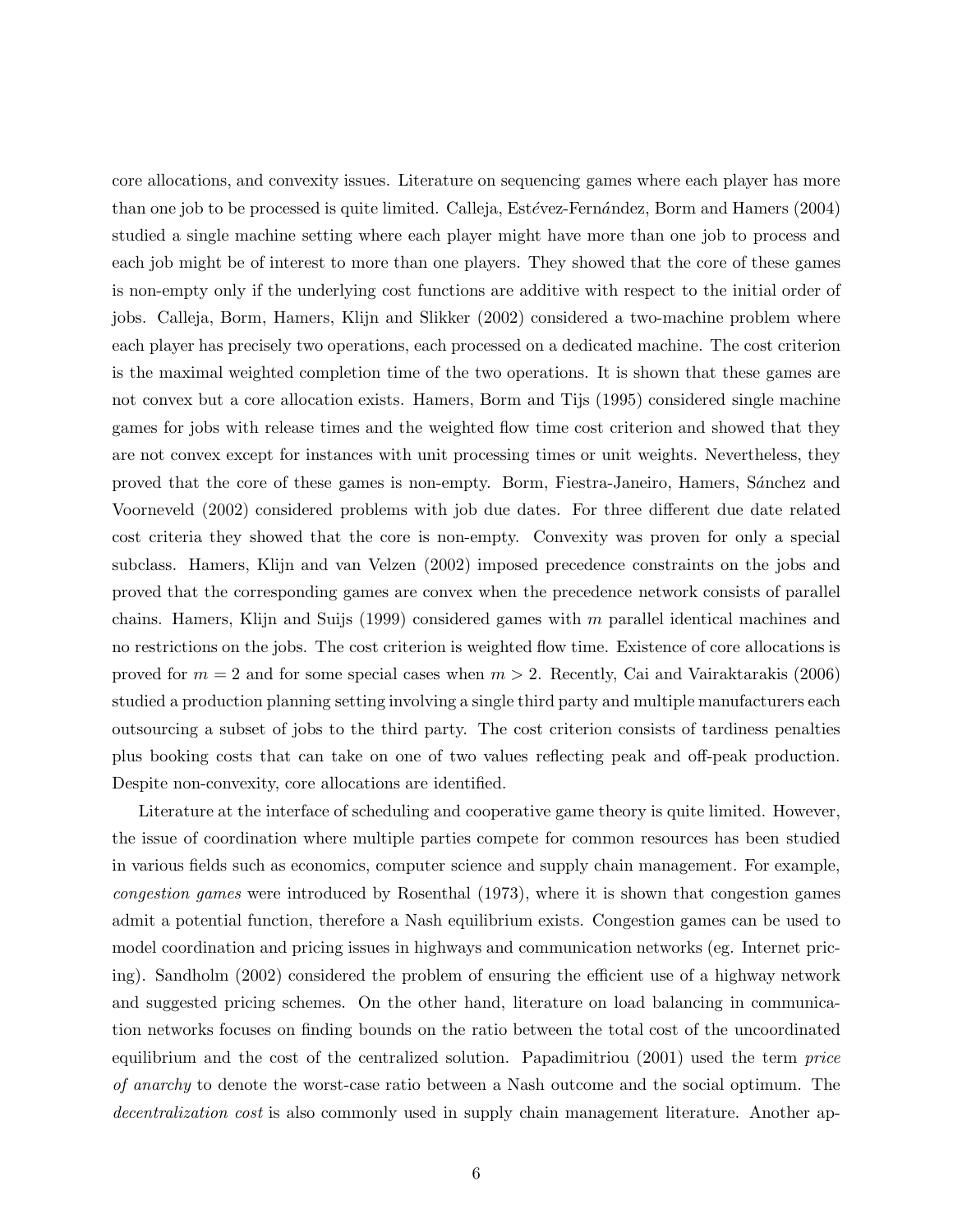plication of decentalized scheduling in a factory environment is by Wellman and Walsh (2001). They investigated the existence and the quality of equilibrium prices and presented two auction mechanisms.

Our work is closely related to the cooperative sequencing games literature. In our model, we allow each manufacturer to schedule multiple jobs as in Calleja et al. (2004), and manufacturing costs include weighted flow time costs as in Curiel et al. (1989). Our main modeling contribution is the addition of a more realistic production planning setting where the third-party capacity is represented by non-contiguous manufacturing windows with limited capacity, and a composite objective function which is the sum of the work-in-process (WIP) costs plus the booking costs of the manufacturing windows. Our cooperative game is also novel

The rest of the article is organized as follows. We start the next section with a formal definition of our model and assumptions. In Section 3, we present three heuristics that provide near optimal solutions to our problem, and two different lower bounding schemes to assess the quality of the heuristics. In Section 4, we discuss coordination results and saving sharing schemes for a "fair" allocation of savings. We present the results of our computational experiments and report our insights in Section 5. Concluding remarks are made and future research directions are discussed in Section 6.

# **2 Model Formulation**

Let M be a set of manufacturers who outsource their jobs, say  $N = \{J_1, \ldots, J_n\}$  to a single thirdparty 3P. The set of jobs that belong to manufacturer  $m \in M$  is denoted by  $N_m$ . Each job has known processing time  $p_j$  and weight  $w_j$ , i.e. the unit work-in-process (WIP) cost of  $J_j$ . Party 3P has T available days of production (each referred to as a *manufacturing window*). The set of manufacturing windows is  $\Gamma = \{W_1, \ldots, W_T\}$ . Window  $W_k$  costs  $h_k$  to book as announced by 3P at time 0, for  $1 \leq k \leq T$ . The manufacturing windows are non-contiguous, i.e. there is a downtime G between two consecutive windows. Following the announcement of the available manufacturing windows and the associated booking costs, the manufacturers make reservations on a FCFS basis, say in the order  $1, 2, 3, \ldots, |M|$ .

Let  $\sigma_0^m$  be an initial optimal schedule for manufacturer m and  $\mathcal{W}_{\sigma_0^m}$  be the corresponding window collection. Manufacturer m jointly optimizes the schedule  $\sigma_0^m$  of his jobs and the subset  $\mathcal{W}_{\sigma_0^m} \subseteq \Gamma$  of windows selected. The joint optimization is made so as to minimize the total flow time cost  $\sum$  $\sum_{J_j \in N_m} c_j(\sigma_0^m)$  plus the total booking cost  $\sum_{W_k \in \mathcal{W}_m}$  $W_k \in \overline{\mathcal{W}}_{\sigma_0^m}$  $h_k$ . Every job is shipped as soon as its processing is completed; this protocol is referred to as *immediate shipments*. Hence,  $c_j(\sigma) = w_j \cdot C_j^{\sigma}$ where  $C_i^{\sigma}$  is the completion time of  $J_i$  in schedule  $\sigma$  and  $w_i$  is the unit WIP cost associated with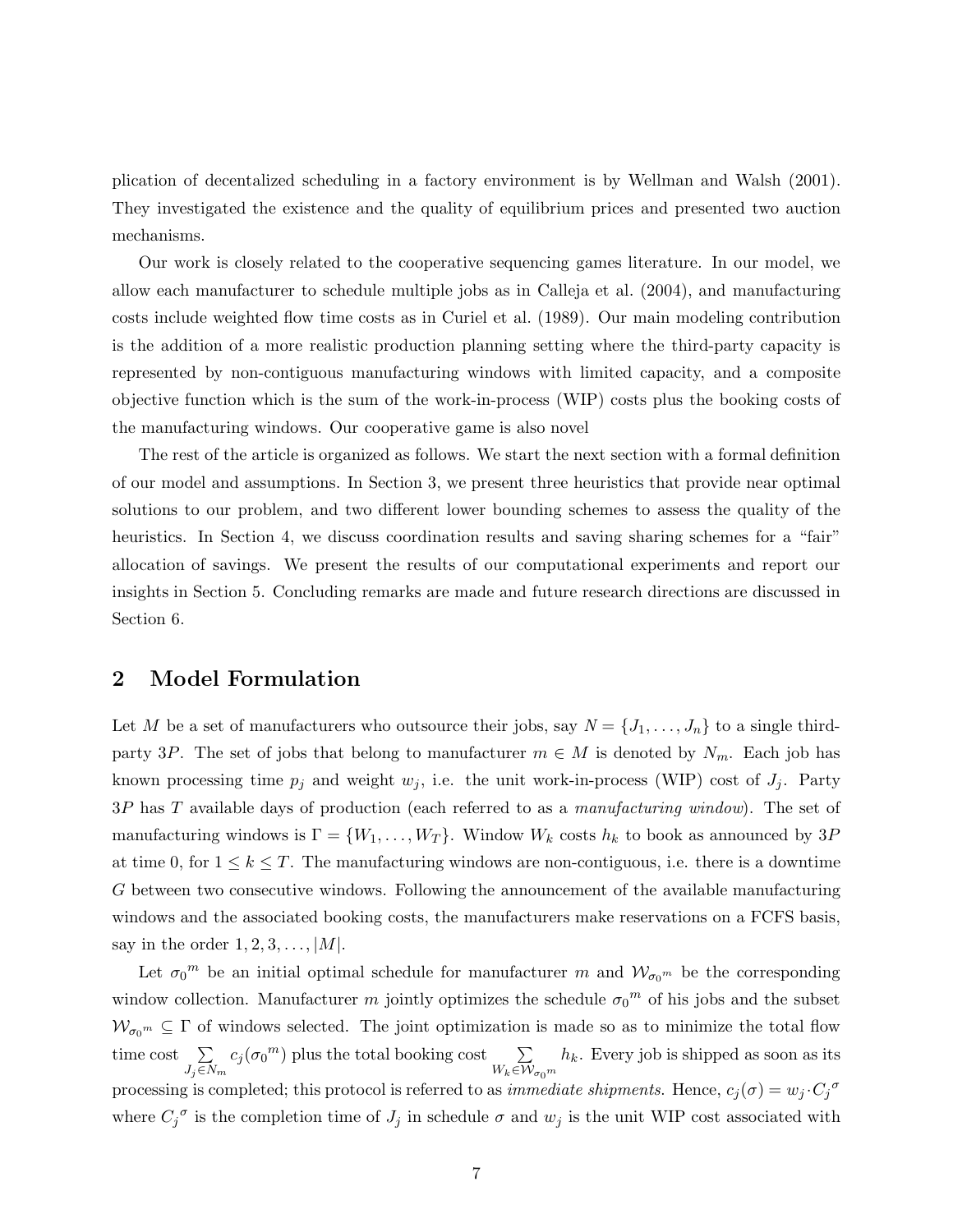job  $J_i$ .

Following the determination of  $\mathcal{W}_{\sigma_0^m}$  for each  $m \in M$ , 3P reschedules all the jobs in N as if they belong to one manufacturer so as to obtain the best schedule  $\sigma^*$  and associated collection  $\mathcal{W}_{\sigma^*}$ of windows. Schedule  $\sigma^*$  minimizes the total cost over all manufacturers and hence it is no worse than the schedule  $\sigma_0$  obtained by concatenating  $\sigma_0^1, \sigma_0^2, \sigma_0^3, \ldots, \sigma_0^{|M|}$ .

Every manufacturer  $m \in M$  would agree to go along with  $\sigma^*$  only if his cost is no greater than that of  $\sigma_0^m$ . Therefore, 3P must find an allocation of the savings produced by  $\sigma^*$  such that every manufacturer is better off by coordination. Normally,  $\sigma^*$  is expected to utilize fewer windows than  $\sigma_0$  because of better utilization of idle times across all manufacturers. Party 3P refunds a fraction  $\rho$  ( $0 \leq \rho \leq 1$ ) of the booking savings and keeps the rest for himself.

We now state the assumptions of our model. All jobs are assumed to be of similar nature (e.g. testing operations, maintenance operations, generic assembly and fabrication operations, etc.) and therefore the changeover time between jobs that belong to different manufacturers is assumed to be 0. All announcements by 3P about the booking costs and the reservations by manufacturers are made before the start of the first manufacturing window in the planning horizon (time 0). Also, all jobs are assumed to be available for processing at time 0. The FCFS ordering of the manufacturers implies that:

$$
\mathcal{W}_{\sigma_0{}^m} \subseteq \{W_1,\ldots,W_T\} \setminus (\mathcal{W}_{\sigma_0{}^1} \cup \mathcal{W}_{\sigma_0{}^2} \cup \mathcal{W}_{\sigma_0{}^3} \cup \ldots \cup \mathcal{W}_{\sigma_0{}^{m-1}})
$$
\n(1)

We assume that the total processing requirements of jobs in  $N_m$  do not exceed the available processing hours of windows in  $\{W_1,\ldots,W_T\} \setminus (\mathcal{W}_{\sigma_0} \cup \mathcal{W}_{\sigma_0} \cup \ldots \cup \mathcal{W}_{\sigma_0} \cup \ldots \cup \mathcal{W}_{\sigma_0} \cup \ldots \cup \mathcal{W}_{\sigma_0} \cup \ldots \cup \mathcal{W}_{\sigma_0} \cup \ldots \cup \mathcal{W}_{\sigma_0} \cup \ldots \cup \mathcal{W}_{\sigma_0} \cup \ldots \cup \mathcal{W}_{\sigma_0} \cup \ldots \cup \mathcal{W}_{\sigma_0} \cup \ldots \cup \math$ manufacturer  $m$  could not be served by  $3P$  and would seek another third party. Also, in case a job is preempted at the end of a manufacturing window, it resumes normally in the next booked window. Further, we assume that every manufacturing window  $W_k \in \Gamma$  has precisely L hours of production for  $k = 1, \ldots, T$ . The number of manufacturing windows required to process jobs in N is  $\omega$ , where  $\omega = \lceil$  $\frac{\sum_{J_j \in N} p_j}{L}$ .

Our final assumption relates to the information sharing structure for the parties involved. We assume that the third-party has complete information about the costs of the individual manufacturers while he does the rescheduling of all the jobs. This is reasonable in terms of the processing times as they are easily verifiable, but some questions may be raised about the unit weights. When the manufacturers are members of the same network (as in the case of Cisco), or the players are the divisions of the same parent company (as in the problem of scheduling the use of a single repair and maintenance facility by the divisions of a single firm) we may assume that the third-party has the precise cost information or that the players are willing to share their true cost parameters with the global scheduler.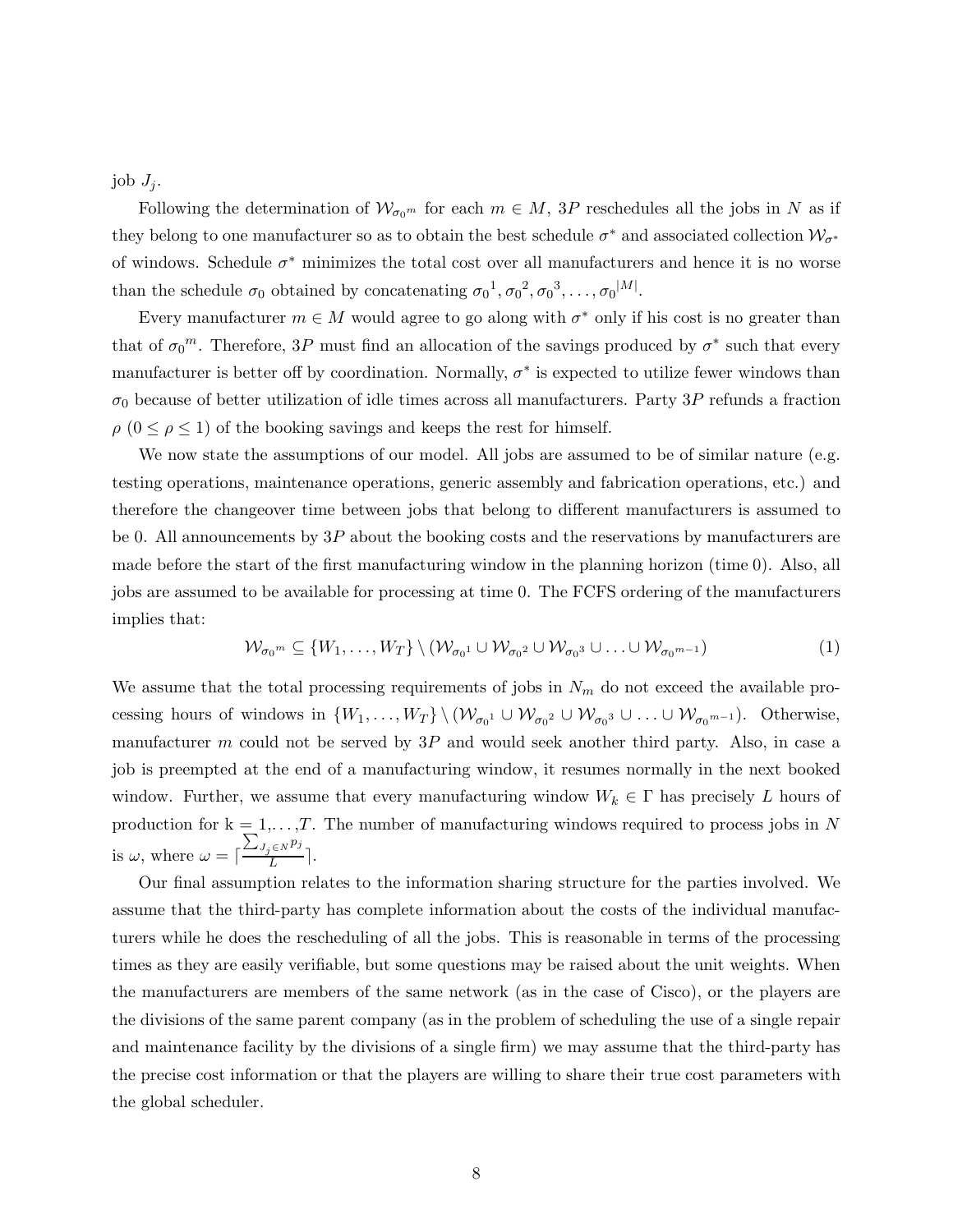When the manufacturers are independent players as in the SPADE example, we assume that the third-party has the means to approximately check the validity of the cost parameters declared by the players according to their individual bookings. For example, the third-party would have identified a priority seeking player who reports a higher WIP cost parameter, had this player skipped an expensive earlier window during his initial booking. However, it is still possible for the manufacturers to report inaccurate values seeking advantage in the coordinated schedule. Therefore, we believe there is research to be done in various directions including the study of different information structures with private information, and the analysis of truth-revealing mechanisms.

As described earlier, each manufacturer as well as  $3P$  face the same optimization problem on a different set of available windows. For ease of presentation, we solve the centralized problem faced by  $3P$  and assume that the manufacturers as well as subgroups of manufacturers adopt the same algorithms. Specifically,  $3P$  schedules the jobs in N so as to minimize the total cost by utilizing windows in Γ.

## **3 Heuristics**

In this section, we prove that the associated production planning problem is NP-Hard and develop algorithms to attain approximate solutions and lower bounds. Suppose  $\pi$  is a single machine schedule of jobs in N and  $F_i^{\pi}$  the completion time of the  $j^{th}$  job in  $\pi$ . We want to partition  $\pi$  in  $\omega$  parts and find the total weight of the completed jobs in each part. This is done as follows. Let  $t_i = i \cdot L$ , and define

$$
w(t_i) = \sum_{\substack{J_j \in N \\ t_{i-1} < F_j^{\pi} \le t_i}} w_j, \quad i = 1, \dots, \omega. \tag{2}
$$

Let  $B_i$  be the set of jobs that finish at time  $F_j^{\pi}$ :  $t_{i-1} < F_j^{\pi} \leq t_i$ . Therefore, given  $\pi$  we obtain  $B_1, B_2, B_3, \ldots, B_{\omega}$ . We introduce an indicator variable  $y_j^i$  that shows whether  $J_j$  belongs to  $B_i$ ; i.e.,  $y_j{}^i = 1$  if  $t_{i-1} < F_j{}^{\pi} \le t_i$ , 0 otherwise. Another indicator variable  $z_i{}^k$  take on value 1 if jobs in  $B_i$ utilize window  $W_k$ , 0 otherwise. Let  $D_k$  be the ending time of  $W_k$ . Then, the objective function is given by the following expression:

$$
Z^* = \min_{\sigma} \sum_{W_k \in \Gamma} \sum_{i=1}^{\omega} \sum_{J_j \in N} w_j \cdot [D_k - L + F_j^{\pi} - t_{i-1}] \cdot y_j^i \cdot z_i^k + \sum_{W_k \in \Gamma} h_k \cdot \sum_{i=1}^{\omega} z_i^k. \tag{3}
$$

The sum over all jobs is the weighted flow time cost associated with  $B_i$  if it is processed in  $W_k$ whereas  $h_k$  is the booking cost. The finish time of job  $J_j \in B_i$  in  $W_k$  in this case is the start of  $W_k$ ; i.e.  $D_k - L$ , plus the additional time  $F_j^{\pi} - t_{i-1}$  which is the the difference between the start  $t_{i-1}$ of  $B_i$  and the finish time  $F_j^{\pi}$  of job  $J_j$  in the single-machine sequence  $\pi$ . We have the following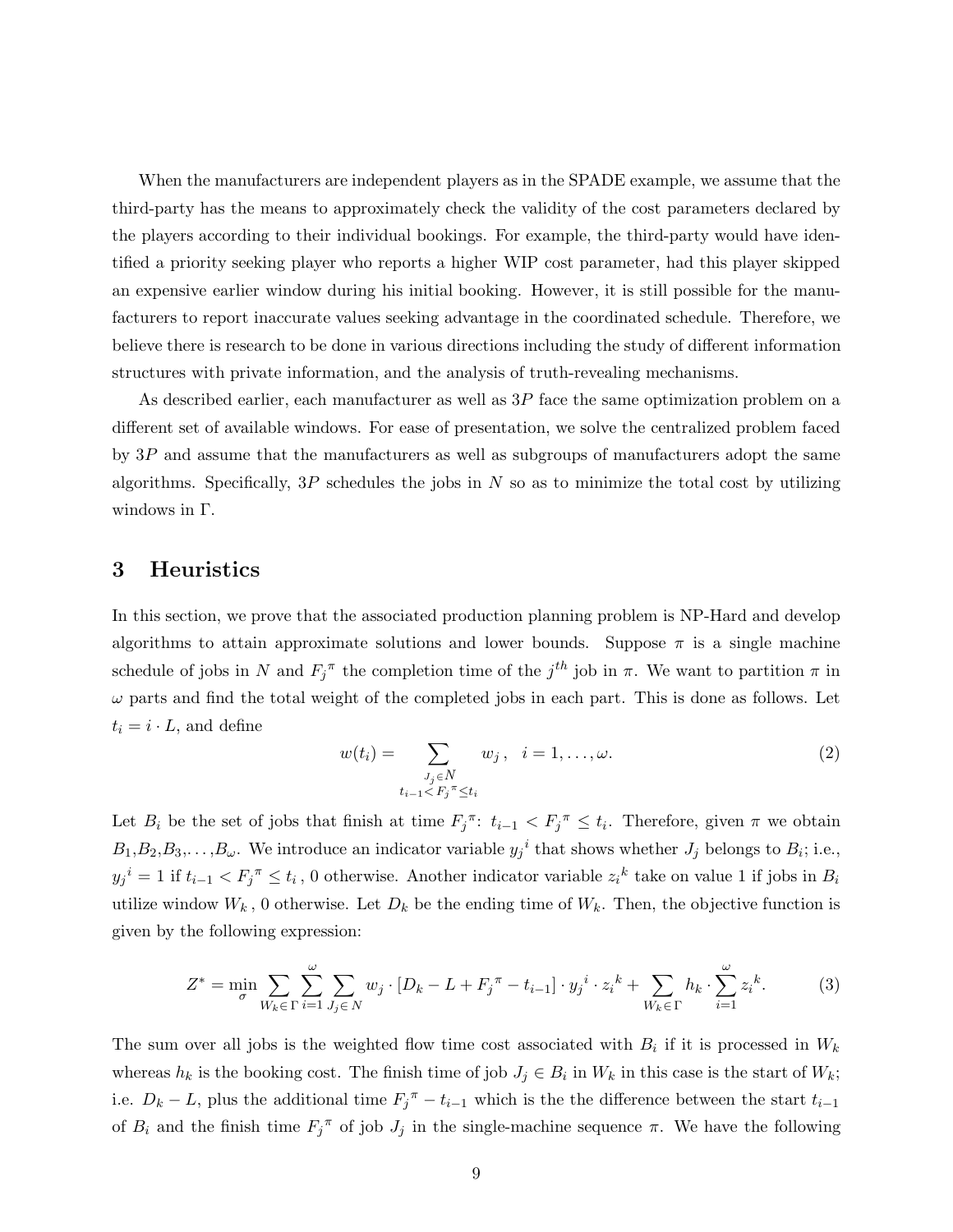result:

**Theorem 1** *Minimizing the total weighted flow time subject to immediate shipments is strongly NP-Hard.*

In light of Theorem 1, in what follows we propose three heuristics for the problem of minimizing weighted flow time plus booking costs subject to immediate shipments. All three heuristics start by arranging the jobs in Weighted-Shortest-Processing-Time (WSPT) order (simply putting jobs in decreasing  $\frac{w_j}{p_j}$  order) and proceed in two steps: (i) Producing a sequence  $\pi$  (which in turn yields batching  $B_1, B_2, B_3, \ldots, B_{\omega}$ , and then (ii) finding an optimal collection of windows to allocate the batches. Our heuristics differ from one another with respect to step (i). For step (ii), they all use the same optimal dynamic program. We start by describing algorithms for producing batches  $B_1,B_2,B_3,\ldots,B_{\omega}$ .

The first batching procedure takes the WSPT order of jobs and batches them by applying (2) without further processing. The second batching procedure is called  $\omega$ -*Partition* and solves a series of  $\omega - 1$  knapsack problems as described next:

## ω**-Partition**

**Input:** Processing times  $p_j$  and weights  $w_j$  for  $J_j \in N = \{J_1, \ldots, J_n\}.$ **Output:** Batches  $B_1, B_2, B_3, \ldots, B_{\omega}$ .

- [0] Let  $k = \omega 1$ ,  $B_1 = B_2 = B_3 = \ldots = B_\omega = \emptyset$  and  $NU = N$
- [1] Solve knapsack problem:  $M(k) = \max \sum_{k=1}^{k}$  $J_i \overline{\in} N U$  $w_j \cdot x_j$  s.t.  $\sum$  $J_i \overline{\in} N U$  $p_j \cdot x_j \leq k \cdot L$ ,  $x_j \in \{0, 1\}$ where  $x_j=1$  if  $J_j$  is in the knapsack and 0 otherwise.
- [2] Set  $B_{k+1} = \{J_j : x_j = 0\}$ ,  $NU=NU B_{k+1}$ If  $k=0$  then STOP, else set  $k=k-1$  and go to [1].

Our third batching procedure is called ω*-Ratio-Partition* and it is identical to ω*-Partition* except for the objective function of the knapsack problem in line [1] which now becomes max  $\sum$  $J_j \widetilde{\in} N U$  $(w_j/p_j)$  $x_j$ . The number of batches  $\omega$  is bounded by T and hence at most T knapsack problems will be solved for heuristic  $\omega$ -*Partition*. Solving a knapsack problem requires  $O(n \sum_{J_i \in N} p_j)$  time and therefore heuristic  $\omega$ -*Partition* is pseudo-polynomial with complexity  $O(nT\sum_{J_j\in N}p_j)$  as is  $\omega$ -*Ratio-Partition*.

Given  $B_1, B_2, B_3, \ldots, B_{\omega}$ , the following dynamic programming formulation, referred to as  $BA$ , optimally assigns batches to manufacturing windows. Let  $f_i(k)$  be the minimum total booking plus WIP costs for  $B_1,\ldots,B_i$  when  $B_i$  is processed in window  $W_k$ , and  $B_1,\ldots,B_{i-1}$  are processed prior to  $W_k$ .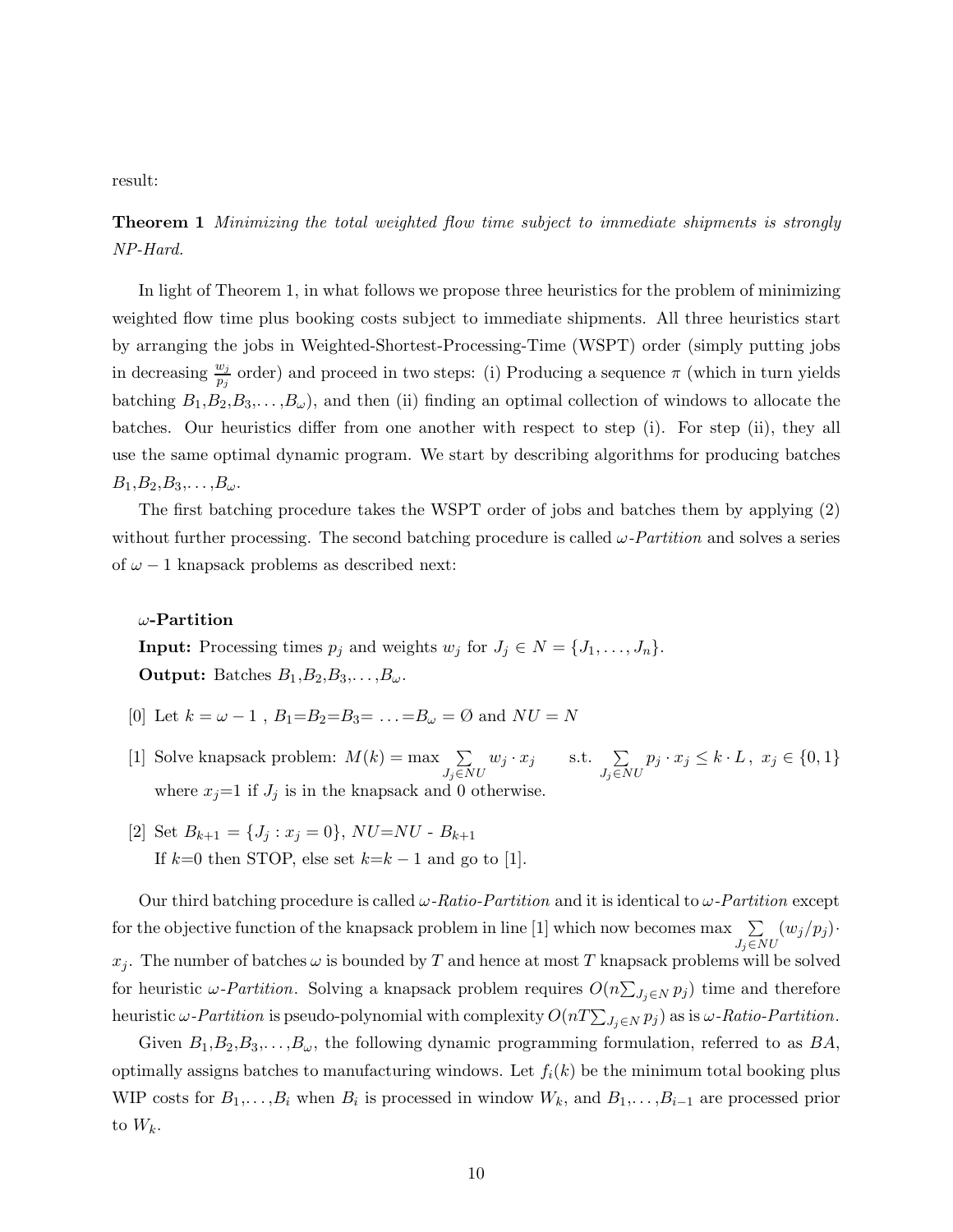Recursive relation:

$$
f_i(k) = \min_{i-1 \le r < k} \{ f_{i-1}(r) + h_k + \sum_{J_j \in N} w_j \cdot [D_k - L + F_j^\pi - t_{i-1}] \cdot y_j^i \}, \quad \text{for} \quad i \le k \le T - \omega + i. \tag{4}
$$

Boundary condition:  $f_0(k) = 0$  for  $k=0$  and  $\infty$  otherwise. Optimal value:  $f^* = \min_{\omega \le k \le T} \{f_\omega(k)\}.$ 

The number of  $f_i(k)$  states is bounded by  $\omega$ T which is of order  $O(T^2)$ . Recurrence relation (4) is a minimization over at most  $T-i+1$  values, which is of order  $O(T)$ . Therefore, the complexity of *BA* is  $O(T^3)$ .

The heuristic solutions produced by  $BA$  when the initial batching follows the WSPT rule, ω*-Partition* and ω*-Ratio-Partition* are called WSPT, Knap and RKnap, respectively.

## **3.1 Lower Bounds**

We develop lower bound (LB) schemes to help us evaluate the quality of our heuristics. To describe our first LB, we introduce a variation of our model where each job  $J_j \in B_i$  is charged a cost of  $w_j \cdot D_k$  ( $D_k =$  End of window  $W_k$ ) if  $B_i$  is processed in  $W_k$ . We call this problem the *batch shipment problem* which is presented in detail in Aydinliyim (2007). The objective function for the *batch shipment problem* is identical to (3) except that  $[D_k - L + F_j^T - t_{i-1}]$  is replaced with  $D_k$  such that:

$$
Z_{batch}^{*} = \min_{\sigma} \sum_{W_k \in \Gamma} \sum_{i=1}^{\omega} \sum_{J_j \in N} w_j D_k y_j^{i} z_i^{k} + \sum_{W_k \in \Gamma} h_k \sum_{i=1}^{\omega} z_i^{k}.
$$
 (5)

In what follows we introduce a lower bounding scheme  $MaxKnap$  for the batch shipment problem. MaxKnap is identical to Knap except that: (i) in line [2] of  $\omega$ -Partition we do not perform  $NU=NU$  -  $B_{k+1}$  and, (ii) the dynamic program BA in (4) is replaced by

$$
\tilde{f}_i(k) = \min_{i-1 \le r < k} \{ \tilde{f}_{i-1}(r) + h_k + \sum_{J_j \in \mathbb{N}} w_j D_k y_j \}.
$$
\n(6)

Let  $Z_{MaxKnap}$  be the resulting objective function value when  $MaxKnap$  is applied. Then, we have the following lemma:

**Lemma 1** MaxKnap produces a lower bound for the batch shipment problem, i.e.  $Z_{MaxKnap} \leq$ Z<sup>∗</sup> batch*.*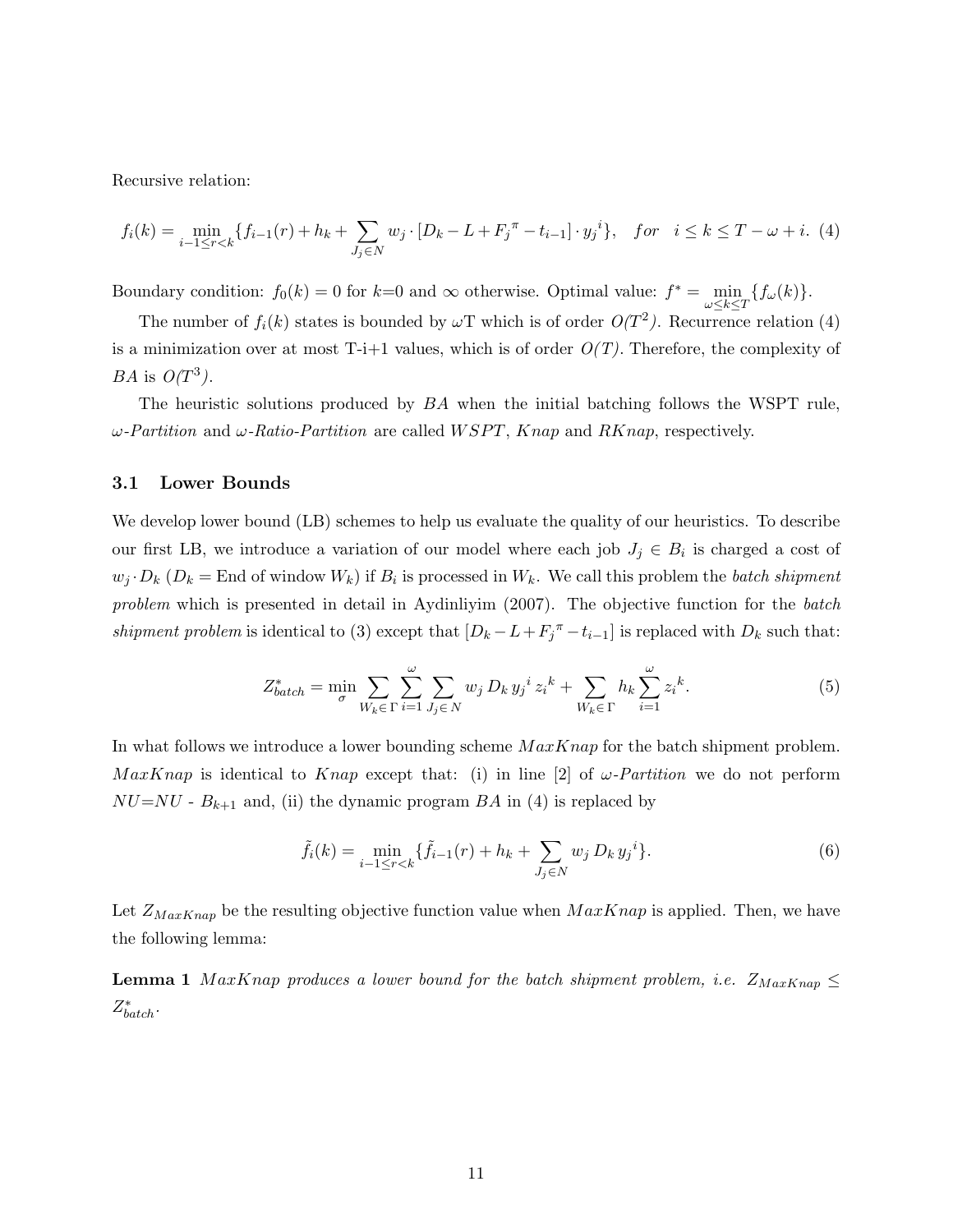Let  $w_i(k)$  be the sum of the weights of the jobs that belong to  $B_i$  in  $\sigma$  and G be the time lag between two consecutive manufacturing windows. Then, (3) can be rewritten as

$$
\min_{\sigma} \sum_{J_j \in N} (\sum_{i=1}^j p_i) \cdot w_j + \sum_{i=1}^{\omega} \sum_{W_k \in \Gamma} w_i(k) \cdot ((k-1) \cdot G + (k-i) \cdot L) \cdot z_i^k + \sum_{W_k \in \mathcal{W}^{\sigma}} h_k. \tag{7}
$$

The first term in (7) is the objective function value of the weighted flow time on a single machine. It is known that the WSPT order is optimal for  $1 \mid \sum w_j \cdot C_j$  (see Smith (1956)). Let  $Z_{WSPT}$  be the minimum cost for this problem. The rest of (7) has the same form as the objective function of the *batch shipment problem* in (5) except that  $D_k$  is replaced by  $(k-1) \cdot G + (k-i) \cdot L$ . Let  $Z_{MaxKnap}$  be the value when  $MaxKnap$  is applied to the problem with the objective function  $\sum$  $\sum_{i=1}$  $\sum$  $W_k \in \Gamma$  $w_i(k) \cdot [(k-1) \cdot G + (k-i) \cdot L] + \sum$  $W_k \widetilde{\in} \mathcal{W}^\sigma$  $h_k$ . Note that both  $\{D_k\}$  and  $\{(k-1)\cdot G + (k-i)\cdot L\}$ are increasing sequences of k. Therefore, the same choice of weights  $w_i(k) : W_k \in \Gamma$  minimize both  $\omega$  $\sum$  $\sum_{i=1}$  $\sum$  $W_k \in \Gamma$  $w_i(k) \cdot D_k + \sum$  $W_k \widetilde{\in} \mathcal{W}^\sigma$  $h_k$  and  $\Sigma$  $\sum_{i=1}$  $\sum$  $W_k \in \Gamma$  $w_i(k) \cdot [(k-1) \cdot G + (k-i) \cdot L] + \sum$  $W_k \widetilde{\in} \mathcal{W}^\sigma$  $h_k$ . Also note that  $MaxKnap$  provides a lower bound for the objective function of the *the batch shipment problem* (see Lemma 1). Then, we have the following theorem.

**Theorem 2**  $Z_{WSPT}$  +  $Z_{MaxKnap}$  *is a lower bound for the problem of minimizing the total weighted flow time plus booking costs subject to immediate shipments, i.e.*  $Z_{WSPT} + Z_{MaxKnap} \leq Z^*$ .

The proof of Theorem 2 follows from Lemma 1 and the above observation. Hence, it is omitted.

An alternative lower bound will now be developed by assuming that each delivery includes not only the batch jobs completed during a window, but also the completed portion of a preempted job. Let  $p_{jk}$  be the portion of  $p_j$  completed in  $W_k$ . Then to each job portion  $p_{jk}$ , we assign weight  $f_{jk} = \frac{p_{jk}}{p_i} w_j$ . Likewise, we assign  $p_{jk}$  fraction  $\frac{p_{jk}}{L} h_k$  of the booking cost of  $W_k$ . To obtain a lower bound, we further assume that every batch is shipped at the beginning of its window  $W_k$ , i.e. at time  $D_k - L$ . For instance, if 2 units of a job with processing time  $p_j = 5$  and weight  $w_j$  are processed in  $W_k$  and the remaining 3 units are processed in  $W_{k+1}$ , then the  $WIP$  cost for this job would be  $\frac{2}{5} \cdot w_j \cdot (D_k - L) + \frac{3}{5} \cdot w_j \cdot (D_{k+1} - L)$  while the booking cost would be  $\frac{2}{L} \cdot h_k + \frac{3}{L} \cdot h_{k+1}$ .

Equivalently,  $c_{jk} = (\frac{w_j}{p_i} \cdot (D_k - L) + \frac{h_k}{L})$  is the cost of processing one unit of  $J_j$  in  $W_k$  shipped at the beginning of  $W_k$ . Let  $u_k$  be 1 if  $W_k$  is utilized (either fully or partially); 0 otherwise. Then, the lower bounding scheme is equivalent to the linear program

$$
\min \quad \sum_{J_j \in NW_k \in \Gamma} c_{jk} \cdot p_{jk} \tag{8}
$$

$$
s.t. \quad \sum_{W_k \in \Gamma} p_{jk} = p_j \quad \forall \ J_j \in N \tag{9}
$$

$$
\sum_{J_j \in N} p_{jk} \le L \cdot u_k \quad , \forall \ W_k \in \Gamma \tag{10}
$$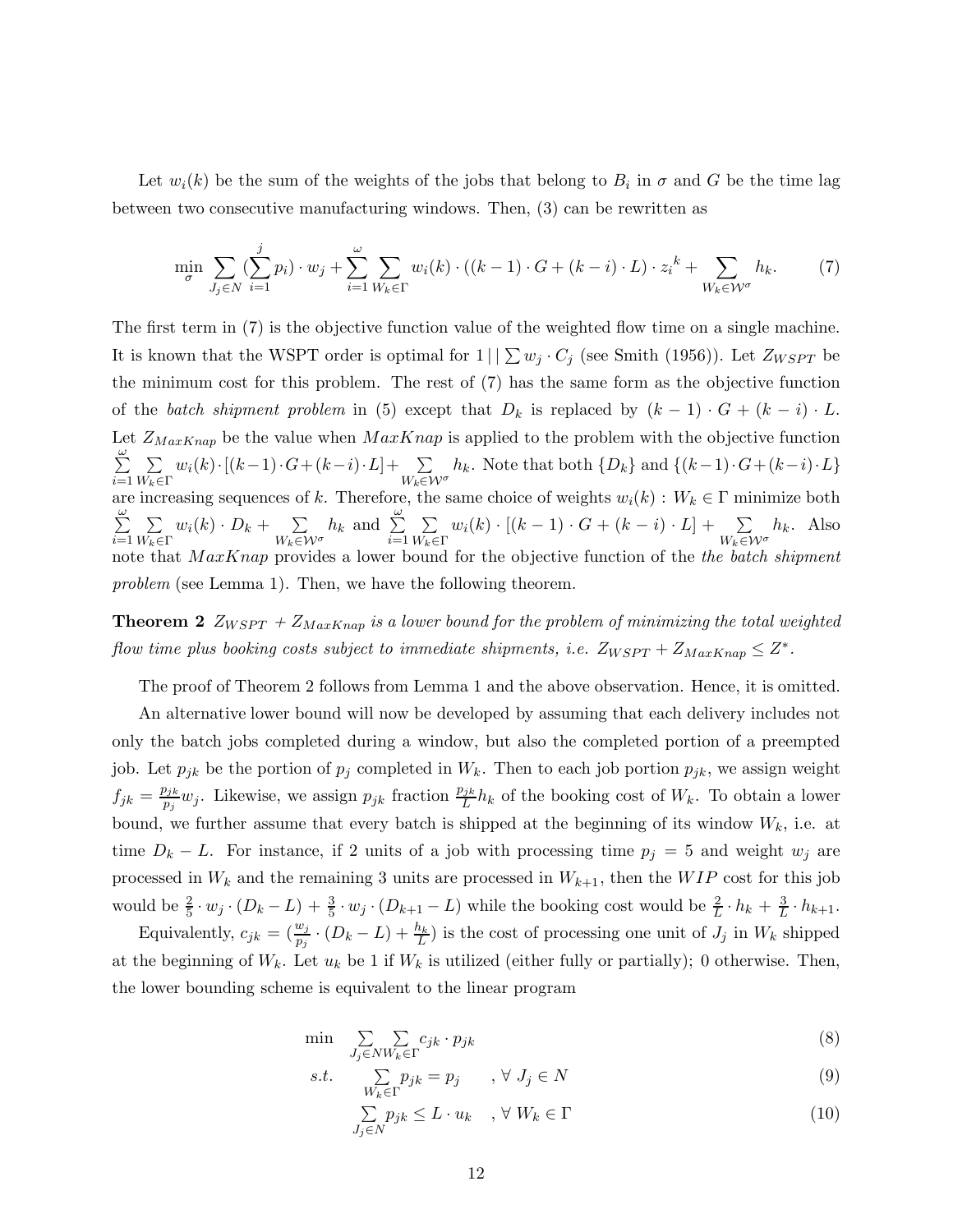$$
\sum_{W_k \in \Gamma} u_k \le \omega \tag{11}
$$

$$
u_k \in \{0, 1\} \qquad , \forall \ W_k \in \Gamma \tag{12}
$$

$$
p_{jk} \ge 0 \qquad , \forall J_j \in N, \forall W_k \in \Gamma \tag{13}
$$

where  $p_{jk}$  and  $u_k$  are variables. Constraints (9) assure that each job is fully processed over the windows booked. Constraints (10) ensure that no window is over-utilized. Constraint (11) ensures that precisely  $\omega$  windows are used. For any collection of windows, it is optimal to process jobs in N according to the WSPT order of the job portions (see Smith (1956)). Once  $\pi$  is given, BA finds the optimal allocation of batches to windows. This lower bound scheme is polynomial because finding  $\pi$  takes  $O(n \log n)$  time and running BA for the associated batches takes  $O(T^3)$  time. This lower bounding scheme will be referred to as  $F \textit{racW} SPT$  and runs much faster than  $\textit{MaxK}$  nap which has complexity  $O(nT \sum_{J_j \in N} p_j + T^3)$ .

# **4 Coordination**

After the manufacturers finish their bookings and create their own initial schedules  $\sigma_0^m$ ,  $m \in M$ , they have the option to cooperate and form coalitions so as to decrease the total cost associated with the members of the coalition. During this process  $3P$  acts as a controller who imposes rules on the formation of coalitions and creates a coordinating mechanism.

## **4.1 Game Definition**

Consider the set of manufacturers, M, and the jobs  $N = \{J_1, \ldots, J_n\} = \bigcup_{m \in M} N_m$  where  $N_m$  is the set of jobs that belong to manufacturer m. Similarly,  $N<sub>S</sub>$  is the set of jobs that belong to members of coalition S. Let  $W_{\sigma_0}(S) \subseteq \Gamma$  denote the set of windows that are utilized in the initial schedule by the members of S (i.e.,  $\mathcal{W}_{\sigma_0}(S) = \cup_{m \in S} \mathcal{W}_{\sigma_0^m}$ ). Also let  $\sigma^*(S)$  be the optimal schedule for coalition S and  $\mathcal{W}_{\sigma^*}(S)$  be the corresponding set of windows utilized had manufacturers in S coordinated their jobs in N<sub>S</sub>. Moreover, let  $c_i(\sigma_0(S))$  and  $c_i(\sigma^*(S))$  be the WIP costs associated with job  $J_i \in N$  in  $\sigma_0(S)$  and  $\sigma^*(S)$ , respectively. At this point we define the set of *admissible rearrangements* of jobs as follows.

**Definition 1** *Let*  $\sigma^S$  *be a sequence of jobs in*  $N_S$ . A sequence  $\sigma^S$  *is said to be admissible with respect to*  $\sigma_0(S)$  *if every*  $J_j \in N \backslash N_S$  *has the same predecessors in both*  $\sigma^S$  *and*  $\sigma_0(S)$ *.* 

We make the following assumptions about the cooperative game amongst the manufacturers:

1. Booking refunds are awarded to manufacturers if they agree to form the grand coalition M.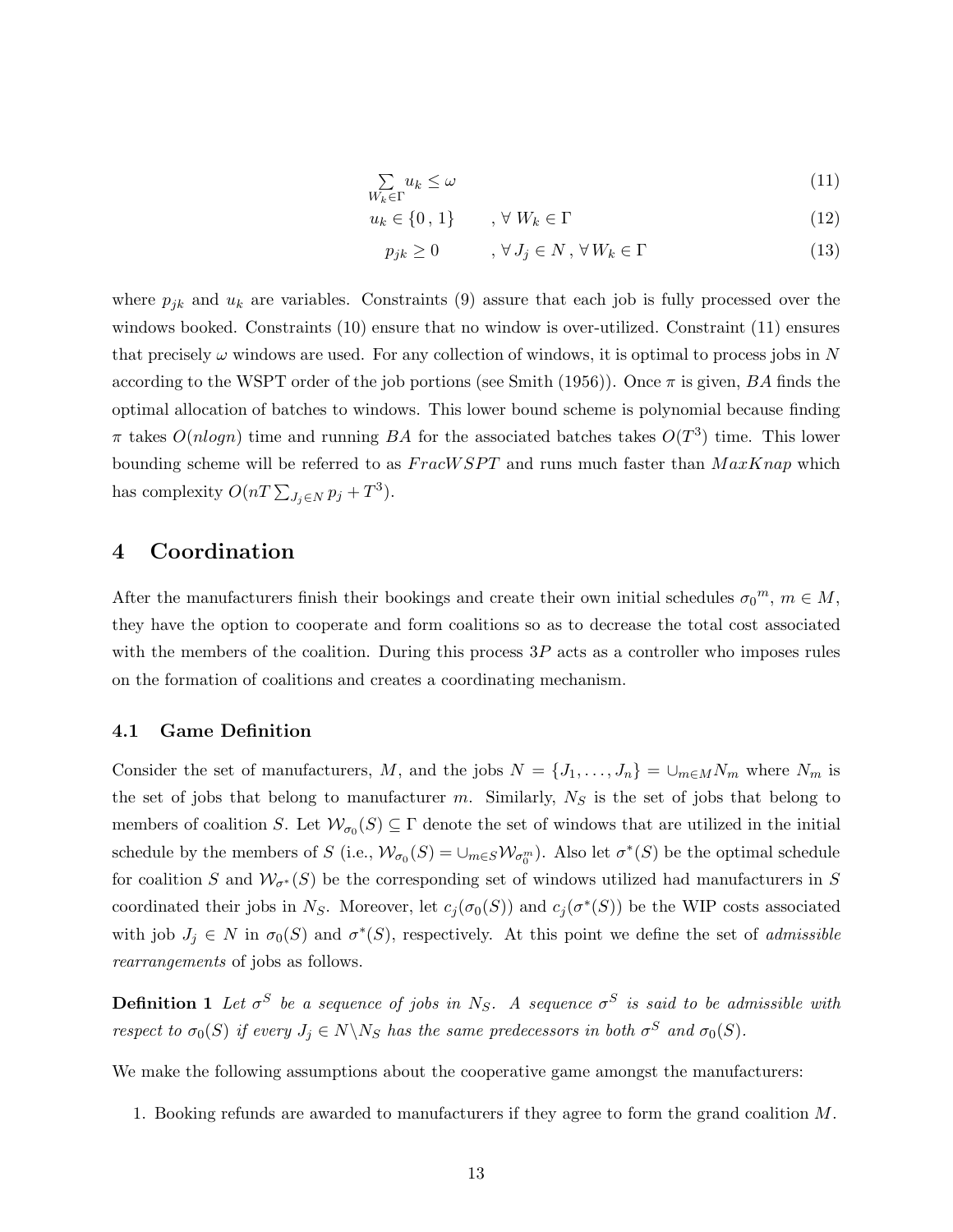- 2. The optimal schedule for coalition S, namely  $\sigma^*(S)$  must be admissible with respect to  $\sigma_0(S)$ .
- 3. The optimal collection of windows for coalition S, namely  $\mathcal{W}_{\sigma^*}(S)$ , is chosen from the set of windows initially booked by the members of coalition S, i.e.  $\mathcal{W}_{\sigma^*}(S) \subseteq \mathcal{W}_{\sigma_0}(S)$ .

Recall that 3P realizes benefits of coordination via booking refunds and resale of the manufacturing windows. 3P wants to maximize his possible savings by forcing the manufacturers to schedule their jobs according to the most compact schedule which utilizes the idle times across booked windows. Therefore, 3P maximizes his benefits when all manufacturers cooperate. Hence, Assumption 1 leverages 3P's refund policy and results to maximum savings for himself. Otherwise, manufacturers could coalesce in ways that do not optimize the utilization of manufacturing windows from the 3P's point of view. Assumption 2 is standard in most single machine sequencing games and implies that job rearrangements among members of coalition  $S$  do not effect the scheduling of jobs of members in  $M\backslash S$ . Assumption 3 means that members of a coalition S cannot utilize windows that were not booked by its members prior to coordination. This stipulation prevents two distinct coalitions from seeking access to the same window among those left un-booked in the initial schedule. Given the above definitions and assumptions, we define the cooperative game  $(M, v)$  where  $v : 2^{|M|} \rightarrow$ **R**,  $v(\emptyset) = 0$  and

$$
v(S) = \begin{cases} \sum_{m \in S} \sum_{J_j \in N_m} [c_j(\sigma_0(S)) - c_j(\sigma^*(S))] & \text{if } S \subset M \\ \sum_{m \in S} \sum_{J_j \in N_m} [c_j(\sigma_0(S)) - c_j(\sigma^*(S))] + \rho \cdot \left[ \sum_{W_k \in W_{\sigma_0}(S)} h_k - \sum_{W_k \in W_{\sigma^*(S)}} h_k \right] & \text{if } S = M \end{cases}
$$
(14)

where  $0 \le \rho \le 1$  is the refund percentage. Evidently,  $v(S)$ :  $S \subseteq M$  represents the total amount of savings that can be attained when all manufacturers in  $S$  coordinate to process jobs in  $N_S$ .

The optimal schedule for all manufacturers, say  $\sigma^*$  (or  $\sigma^*(M)$ ), can only be utilized if all manufacturers agree to schedule their jobs as suggested by 3P. For this to happen  $\nu(M)$  must be allocated so that all manufacturers are better off following  $\sigma^*$  rather than using their previously reserved windows or forming smaller coalitions  $S \subset M$ . If we denote the amount of savings allocated to each manufacturer by  $x_m$ ,  $m \in M$ , we seek an allocation vector,  $\mathbf{x} = \{x_1, \ldots, x_{|M|}\}\)$  that satisfies the following *core* (in)equalities:

$$
\sum_{m \in S} x_m \ge v(S) \ \forall \, S \subseteq M \ , \ \sum_{m \in M} x_m = v(M). \tag{15}
$$

The first set of constraints are needed to ensure that every coalition  $S$  receives from  $3P$  at least as much as they can save by themselves. The second equality guarantees that all possible savings (WIP savings and fraction  $\rho$  of the booking savings) generated by coordination are allocated to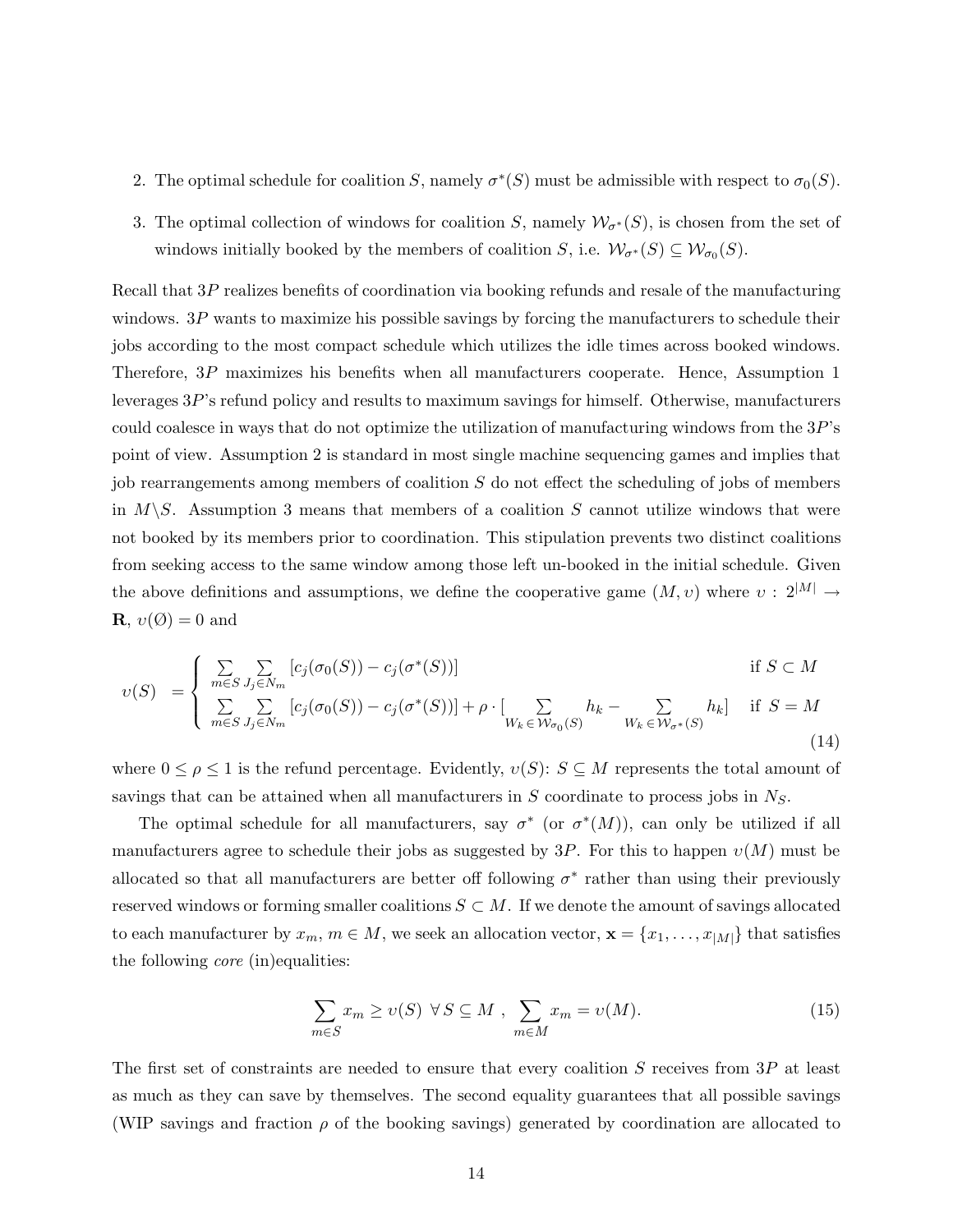the manufacturers. We assume that  $\sigma^*$  is acceptable by all manufacturers only if a core allocation exists.

Note that the cooperative game may become intractable when Assumptions 1 and 2 are relaxed. The following example demonstrates that the core can be empty in such a case. Consider 2-unit manufacturing windows each with booking price h and booking refund  $\rho$ . Without loss of generality, suppose that manufacturers A, B, and C have 1-unit workload each and initially book windows  $W_1$ ,  $W_2$ , and  $W_3$ , respectively. For simplicity assume that the weights of all jobs are negligible. Then (without Assumptions 1 and 2),  $v({A, B, C}) = v({A, B}) = v({B, C}) = v({A, C}) = \rho h$ , and  $v({A}) = v({B}) = v({C}) = 0$ . It is easy to see that there is no such allocation  $\mathbf{x} = {x_A, x_B, x_C}$ that satisfies the core (in)equalities. When only Assumption 1 is relaxed, the value function values are  $v(\{A, B, C\}) = v(\{A, B\}) = v(\{B, C\}) = \rho h$ , and  $v(\{A\}) = v(\{B\}) = v(\{C\}) = v(\{A, C\}) =$ 0. Then, the only core allocation is  $\mathbf{x} = \{x_A, x_B, x_C\} = \{0, \rho h, 0\}$ . However, in such a situation manufacturers  $A$  and  $C$  are indifferent between cooperating or acting alone. Imposing Assumptions 1 and 2, the value functions become  $v({A, B, C}) = \rho h$  and  $v(S) = 0$  for  $S \neq M$ . Using the allocation rule described in Section 4.2 enables  $3P$  to allocate positive savings to each manufacturer (due to uniform allocation of the booking savings) so that coordination is strictly better.

## **4.2 Structural Results and Allocation Rules**

In this section we develop properties of game  $(M, v)$  that lead to the development of an allocation rule that satisfies (15). We start with the following definition.

**Definition 2** *A game is said to be convex when*

$$
\forall S, T \subseteq M \ , \ v\{S \cup T\} + v\{S \cap T\} \ge v\{S\} + v\{T\} \ .
$$

In (Shapley 1971) it is shown that *convex* games have non-empty core. The following example shows that  $(M, v)$  is not necessarily convex.

**Example 1:** Consider a 4-player game in which each player has one job to process,  $M = \{1, 2, 3, 4\}$ ,  $N_1 = \{J_1\}$ ,  $N_2 = \{J_2\}$ ,  $N_3 = \{J_3\}$ ,  $N_4 = \{J_4\}$   $p_1 = 2$ ,  $p_2 = 1$ ,  $p_3 = 3$ ,  $p_4 = 1$ ,  $w_1 = w_2 = w_3 = w_4 = 1$ ,  $|\Gamma| = 4$ ,  $L=3$ ,  $\rho=1$ ,  $h_1=h_2=h_3=h_4=0$  and each window starts 3 time units after the completion of the previous one  $(G = 3)$ . The initial schedule costs  $1 \cdot 2 + 1 \cdot 7 + 1 \cdot 15 + 1 \cdot 19 = 43$ . The optimal schedule for M costs  $1 \cdot 1 + 1 \cdot 2 + 1 \cdot 7 + 1 \cdot 13 = 23$ . Therefore,  $v(M)=v({1,2,3,4})=20$ . Similar calculations show that  $v({1,2,3})=11, v({2,3,4})=12,$  and  $v({2,3})=2$ . Now consider,  $S={1,2,3},$ T={2,3,4},  $S \cup T$ ={1,2,3,4} and  $S \cap T$ ={2,3}. Then,  $v({1, 2, 3}) + v({2, 3, 4}) = 23 > 22 =$  $v({1, 2, 3, 4}) + v({2, 3})$  and hence the game is not convex.  $\Box$ However,  $(M, v)$  possesses the following property.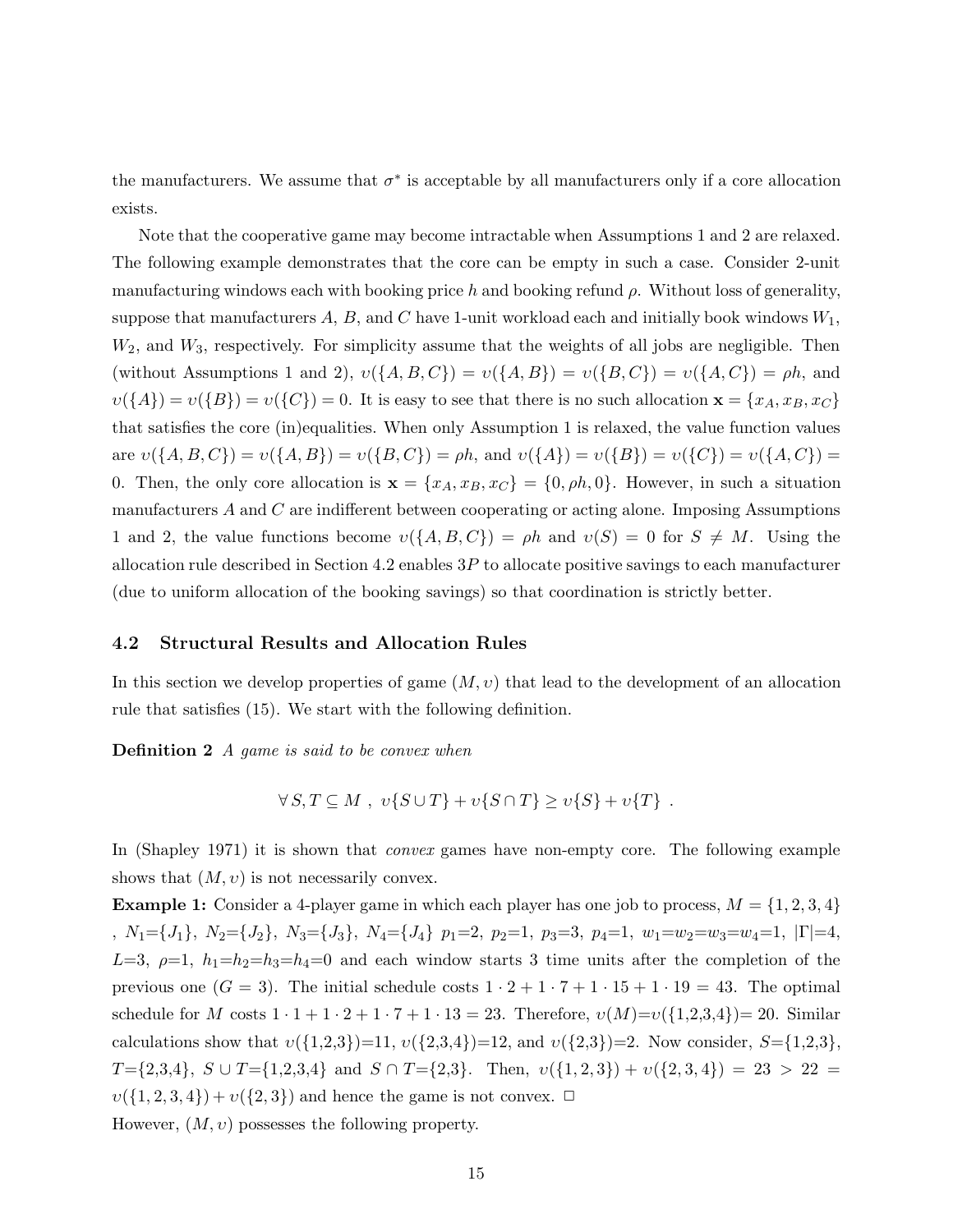**Definition 3** *Game (*M*,*υ*) is said to be superadditive when*

$$
\forall S, T \subseteq M \text{ with } S \cap T = \emptyset, v\{S \cup T\} \ge v\{S\} + v\{T\}.
$$

This means that two disjoint coalitions can do no worse by forming a larger coalition which is just the union of the two. Consider coalition S, the booking savings  $v_h(S)$  and the WIP savings  $v_c(S)$ . Then,

$$
v_c(S) = \sum_{m \in S} \sum_{J_j \in N_m} [c_j(\sigma_0(S)) - c_j(\sigma^*(S))], \text{ and } (16)
$$

$$
v_h(S) = \begin{cases} 0 & , \text{if } S \subset M \\ \sum_{W_k \in \mathcal{W}_{\sigma_0}(S)} h_k - \sum_{W_k \in \mathcal{W}_{\sigma^*}(S)} h_k & , \text{if } S = M. \end{cases} \tag{17}
$$

**Proposition 1** *Games (M,v), (M,v<sub>c</sub>) and (M,v<sub>h</sub>) are superadditive.* 

**Proof of Proposition 1:** Consider coalitions  $S, T \subseteq M$  with  $S \cap T = \emptyset$  and let  $v_c(S) + v_c(T)$  be the cost savings incurred when S uses  $\mathcal{W}_{\sigma^*(S)}$  and T uses  $\mathcal{W}_{\sigma^*(T)}$ . Then, coalition S∪T can use windows in  $\mathcal{W}_{\sigma^*(S)} \cup \mathcal{W}_{\sigma^*(T)}$  and reshuffle the jobs that belong to members in  $S \cup T$  to obtain an improved schedule with savings  $v_c(S \cup T) \ge v_c(S) + v_c(T)$ . Hence,  $(M, v_c)$  is superadditive. Naturally,  $(M, v_h)$  is also superadditive because only  $v_h(M)$  is non-zero. By definition,  $v(S) = v_c(S)$  for  $S \subset M$  and  $v(M) = v_c(M) + \rho \cdot v_h(M)$  and hence the superadditivity of  $(M, v_c)$  implies that  $(M, v)$  is superadditive. This completes the proof of the Proposition.  $\Box$ 

A clarification for Assumption 3 is in order. Recall that in this game setting, members of a coalition cannot utilize windows that were not booked by its members prior to coordination. This prevents two distinct coalitions from seeking access to the same un-booked window from the initial schedule  $\sigma_0$ . It is easy to construct examples where this stipulation is removed and Assumption 1 is relaxed but the booking game is not superadditive.

WIP savings for a coalition  $S \subset M$  can be attained by two means: (a) utilization of idle times in  $W_{\sigma_0(S)}$ , and (b) job rearrangements. Let,  $v_{id}(S)$  and  $v_{pw}(S)$  be the savings due to (a) and (b) respectively. Then,

$$
v_c(S) = v_{id}(S) + v_{pw}(S) , \forall S \subseteq M.
$$
\n
$$
(18)
$$

Let  $S \subseteq M$  be an arbitrary coalition. For ease of presentation, rather than working with coalitions of manufacturers, we would like to work with the corresponding window coalition  $\mathcal{W}_{\sigma_0}(S)$ . Let [a,b] denote the set of windows  $\{W_a, W_{a+1}, W_{a+2}, \ldots, W_b\}$ . Then, one can express  $\mathcal{W}_{\sigma_0}(S)$  as

$$
\mathcal{W}_{\sigma_0}(S)=[a_1,b_1]\cup[a_2,b_2]\cup\ldots\cup[a_r,b_r].
$$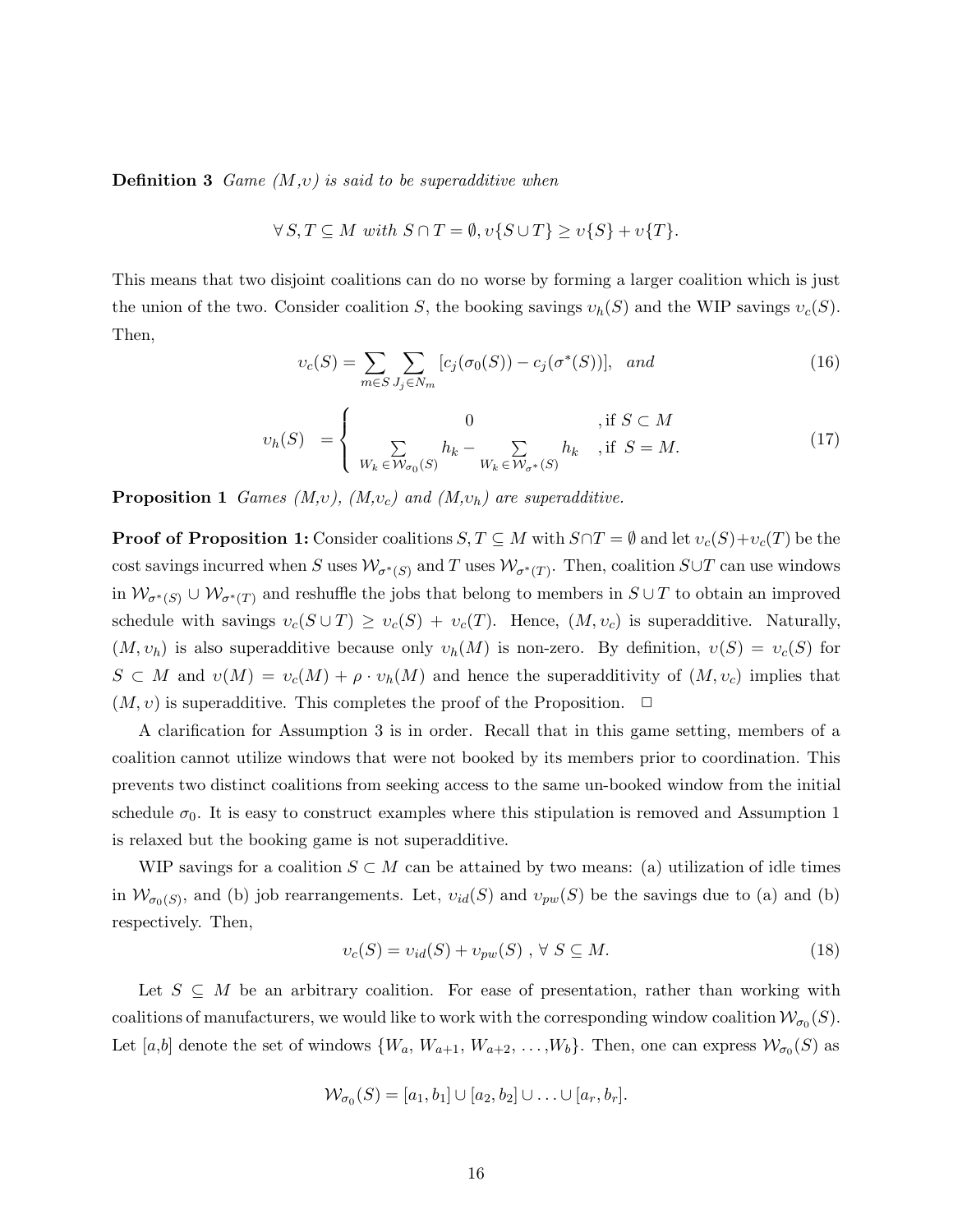where  $1 \le a_1 < b_1 < a_2 < \ldots < a_r < b_r \le T$ . We refer to  $[a_1, b_1], [a_2, b_2]$  etc. as *maximally connected* components of the coalition  $W_{\sigma_0}(S)$  of windows. Next, we rewrite the value function in terms of maximally connected components and use them to define a core allocation.

Savings produced by the windows in [a, b] consist of savings  $\omega_{id}([a, b])$  due to better utilization of idle times and savings  $\omega_{pw}([a, b])$  due to job rearrangements in (18). Therefore,

$$
\omega_c([a,b]) = \omega_{id}([a,b]) + \omega_{pw}([a,b]). \tag{19}
$$

Let us define the following:

 $I_k =$  the idle time available in  $W_k$  in schedule  $\sigma_0$ ;  $I_k = 0$  if  $W_k \notin \mathcal{W}_{\sigma_0}$ ,

 $s_k =$  the sum of the weights of jobs processed in  $W_k$  in schedule  $\sigma_0$ ;  $s_k = 0$  if  $W_k \notin \mathcal{W}_{\sigma_0}$ ,

 $N_{[a,b]}$  = the set of jobs that complete in windows  $W_k \in [a,b]$  in the initial schedule,

 $\sigma_0([a,b])$  = initial schedule for jobs initially processed in windows [a,b],

 $\sigma^*([a,b])$  = optimal schedule for jobs initially processed in windows [a,b].

Then we can express  $\omega_c([a, b])$  and  $\omega_{id}([a, b])$  as follows:

$$
\omega_c([a, b]) = \sum_{J_j \in N_{[a, b]}} [c_j(\sigma_0([a, b])) - c_j(\sigma^*([a, b]))]
$$
  

$$
\omega_{id}([a, b]) = \sum_{W_k \in [a, b]} I_k \cdot (\sum_{W_t \in [k, b]} s_t).
$$
 (20)

Then, one can express the savings of a coalition of manufacturers in terms of savings of a coalition of windows as follows:

$$
v_{id}(S) = \sum_{k=1}^{r} \omega_{id}([a_k, b_k]), \quad v_{pw}(S) = \sum_{k=1}^{r} \omega_{pw}([a_k, b_k]), \quad v_c(S) = \sum_{k=1}^{r} (\omega_{id}([a_k, b_k]) + \omega_{pw}([a_k, b_k])).
$$
\n(21)

Now we can develop allocation rules that make every manufacturer better off as part of the grand coalition than by forming smaller coalitions. Let  $x_m^{wip}$  be the WIP savings allocation offered by 3P to manufacturer m. For  $0 \leq \lambda \leq 1$  define

$$
x_m^{id} = \sum_{W_k \in \mathcal{W}_{\sigma_{0m}}} \left[\frac{1}{2} \cdot I_k \sum_{W_t \in [k+1, T] \cap \mathcal{W}_{\sigma_0}} s_t + \frac{1}{2} \cdot s_k \sum_{W_t \in [1, k-1] \cap \mathcal{W}_{\sigma_0}} I_t\right]
$$
  
\n
$$
x_m^{pw} = \sum_{W_k \in \mathcal{W}_{\sigma_{0m}}} \left[\lambda \cdot (\omega_{pw}([1, k]) - \omega_{pw}([1, k-1])) + (1 - \lambda) \cdot (\omega_{pw}([k, T]) - \omega_{pw}([k+1, T]))\right]
$$
  
\n
$$
x_m^{wip} = x_m^{id} + x_m^{pw}
$$
\n(22)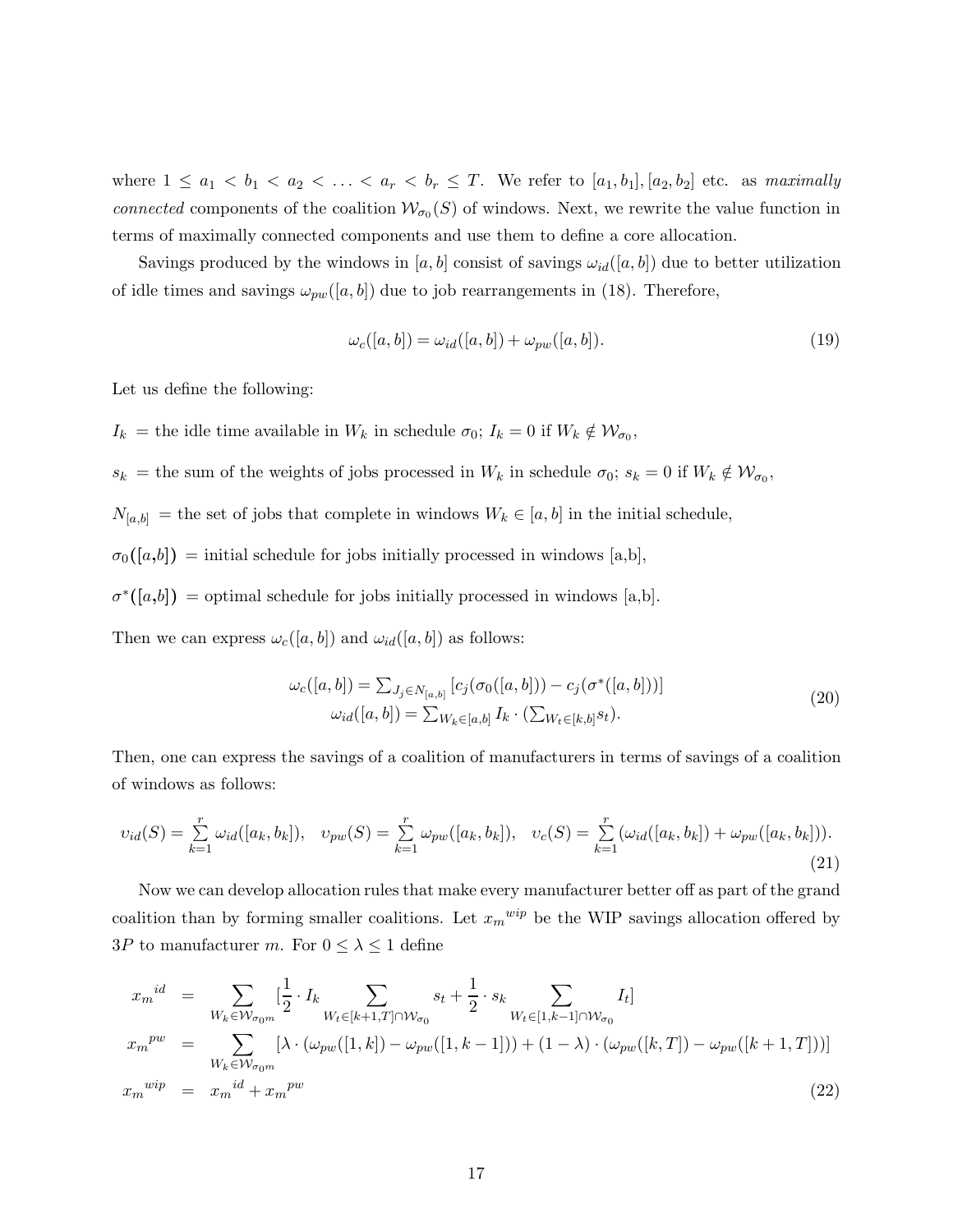The intuition behind this allocation is as follows. For idle time savings, window  $W_k$  contributes  $I_k$  units of idle time to the completion time of jobs completing in successive windows. The total weight of these jobs is  $\sum_{W_t \in [k+1,T] \cap W_{\sigma_0}} s_t$  and therefore the resulting contribution of  $I_k$  to the WIP savings is  $I_k \cdot \sum_{W_t \in [k+1,T] \cap W_{\sigma_0}} s_t$ . Half of those savings are allocated to the manufacturer who owns  $W_k$  leaving the rest for the owners of the windows that follow. By symmetry, all jobs in  $W_k$ (whose total weight is  $s_k$ ) benefit by starting  $\sum_{W_t \in [1,k-1] \cap W_{\sigma_0}} I_t$  time units earlier. The owner of  $W_k$  receives half of those savings as well. Note that the availability of  $I_k$  units of idle time may result to completing a job at an earlier window in which case the completion time decreases by at least  $I_k + G$ . The contribution of G to the WIP savings is accounted for in  $x_m^{pw}$ . The rationale behind  $x_m^{pw}$  is that the owner of window  $W_k$  receives portion  $\lambda$  of the marginal savings achieved by  $W_k$  when it joins the coalition of all preceding windows plus portion  $1 - \lambda$  of the marginal savings achieved when it joins the coalition of all following windows.

The idle time savings are split equally between the owner of the windows and the other manufacturers. The rationale for this split is that value creation by accommodating future jobs by using the idle time of  $W_k$  is equally important to value creation by utilizing the idle time of earlier windows to process the workload in  $W_k$ . On the other hand the savings due to job rearrangements are split in proportion to  $\lambda$  and  $1 - \lambda$ . Here, we allow differentiating between the marginal benefits resulting by adding  $W_k$  to the tail of the window coalition  $[1, k - 1]$  rather than to the head of the window coalition  $[k+1, T]$ . In other words, adding  $W_k$  to  $[k+1, T]$  provides different savings opportunities than adding  $W_k$  to  $[1, k-1]$ . The former action may provide flexibility to all the jobs in  $[k+1, T]$  whereas the latter provides flexibility only to jobs in  $W_k$ . We can now prove the following result.

## **Theorem 3** *Expressions in* (22) *provide a core allocation for the game*  $(M, v_c)$ *.*

The third party 3P allocates additional savings to the manufacturers that are made possible via booking refunds. Recall that  $x_m^{wip}$ :  $m \in M$  is already a core allocation, so any addition would also be a core allocation for games  $(M, v)$  as booking savings are offered by the 3P only to the grand coalition. One such allocation is attained if additional savings are distributed uniformly amongst the manufacturers. Therefore,

**Theorem 4** *Allocation*

$$
x_m = x_m^{wip} + \rho \cdot \frac{1}{|M|} \cdot (v(M) - v_c(M)), \quad m \in M \tag{23}
$$

*is in the core of game*  $(M, v)$ *.*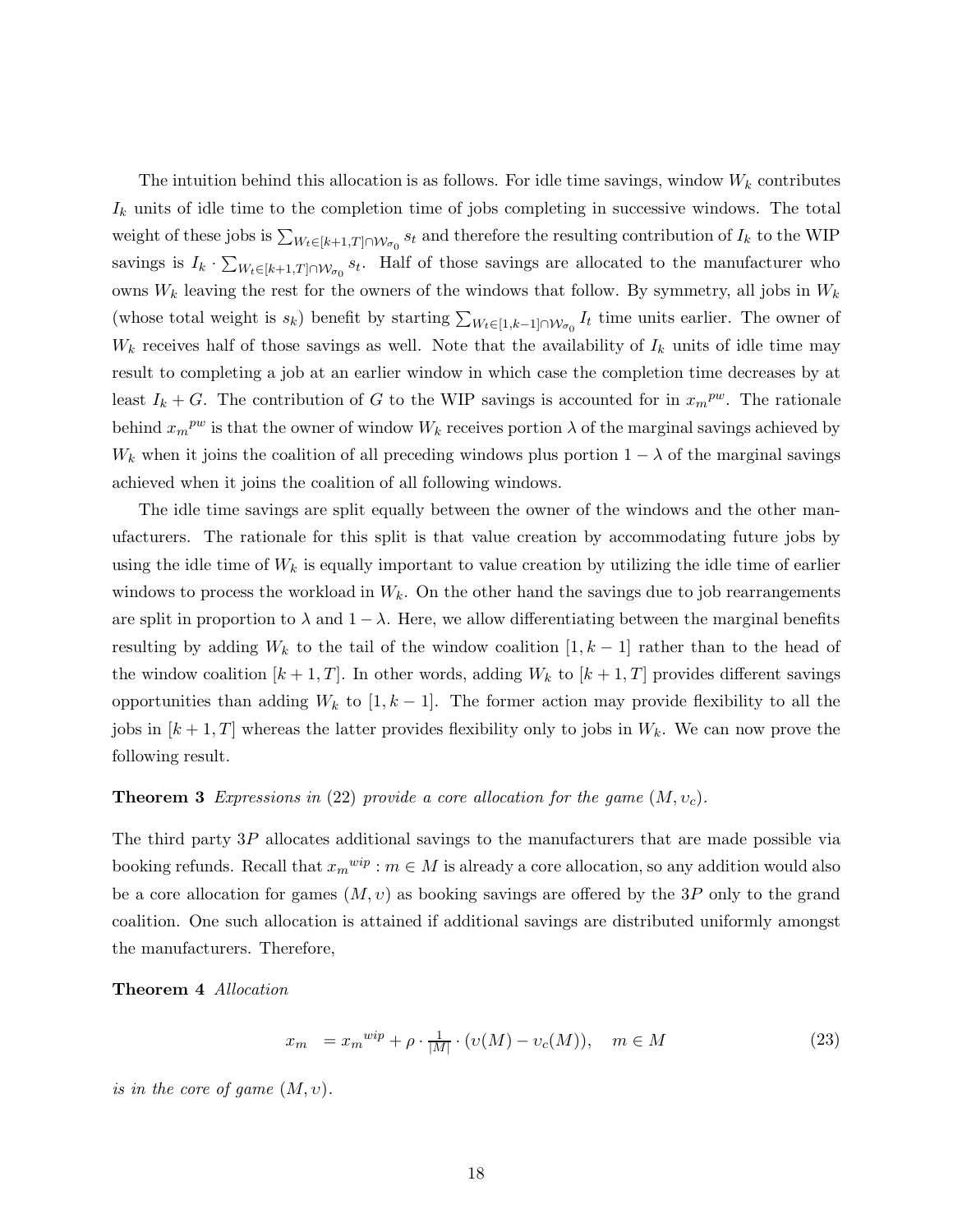# **5 Computational Results and Managerial Insights**

In this section we perform a computational experiment to test the heuristics proposed in the preceding sections. Then we use these heuristics to assess the value of coordination in our model.

## **5.1 Performance of Algorithms**

In this experiment we generate problem instances by varying the values of parameters  $L, G, h_k$ for  $k = 1, ..., T$ ,  $p_j$  and  $w_j$  for  $J_j \in N$ . We consider the values  $L \in \{8, 16\}$  for the length of a manufacturing window, corresponding to one or two 8-hour shifts of production capacity. The gap G between windows is  $24-L$  and it represents the off-production hours. We consider a production planning horizon of 100 days. We assume that 20 days during the planning horizon are unavailable due to earlier reservations, non-working days, etc. The booking cost of a window is  $h_k = h \cdot (T - k)$ where h is drawn uniformly from [1,150]. This implies that booking prices decrease on average as  $k$ increases placing higher premium on early windows. The processing times  $p_j$  are drawn uniformly from [1,4] or [1,12]. This enables us to compare four different scenarios for the mean number  $\frac{L}{\bar{p}_j}$ of jobs per window varying from 1.23 to 6.40, where  $\bar{p}_j$  is the mean length of a job. Equivalently, these scenarios capture applications with medium to large manufacturing jobs. Large jobs result in a smaller ratio  $\frac{L}{\bar{p}_j}$  which enables us to examine scenarios where preemptions occur more frequently. Weight  $w_j$  for  $J_j \in N$  is drawn uniformly from [1,10] or [1,20]. The problem size represented by the number of jobs  $|N|$  takes on the values 20, 40, 60, 80 or 100. Therefore, the average number of windows needed to process all jobs of a manufacturer varies from 3 (when  $p_j \in [1, 4], L = 16$  and  $n = 20$ ) to 75 (when  $p_j \in [1, 12]$ ,  $L = 8$  and  $n = 100$ ) which allows us to test the performance of heuristics under diverse workload scenarios.

The above selection of parameters results to a total of 40 combinations. We run 10 instances for each combination of parameters using heuristics  $Knap$ ,  $RKnap$ ,  $WSPT$  and the lower bounds  $MaxKnap, FracWSPT.$  For each instance we denote by  $LB$ ,  $LB^*$  the smaller and the larger of these two lower bounds respectively and by  $Z_H$  the cost associated with heuristic H in {Knap, RKnap, WSPT}. We report averages over the 10 instances of the following statistics:

 $\frac{Z_H - LB^*}{LB^*}$  100%: the relative percentage deviation of  $Z_H$  from  $LB^*$ ,

 $\frac{LB^* - LB}{LB^*}$  100%: the relative percentage deviation of LB from the tighter lower bound  $LB^*$ .

Table 1 presents our findings. We found that the performance of algorithms did not depend on the  $w_j$  values. The difference between the relative percentage deviation values,  $\frac{Z_H - LB^*}{LB^*}$ , for  $w_j \in [1, 10]$  and  $w_j \in [1, 20]$  are not statistically significant for our heuristics Knap, RKnap, and WSPT with p-values 0.073, 0.118, and 0.697 respectively. For this reason, we present aggregate statistics over the 2 possible choices of  $w_j$  values. Based on the above experiments we make the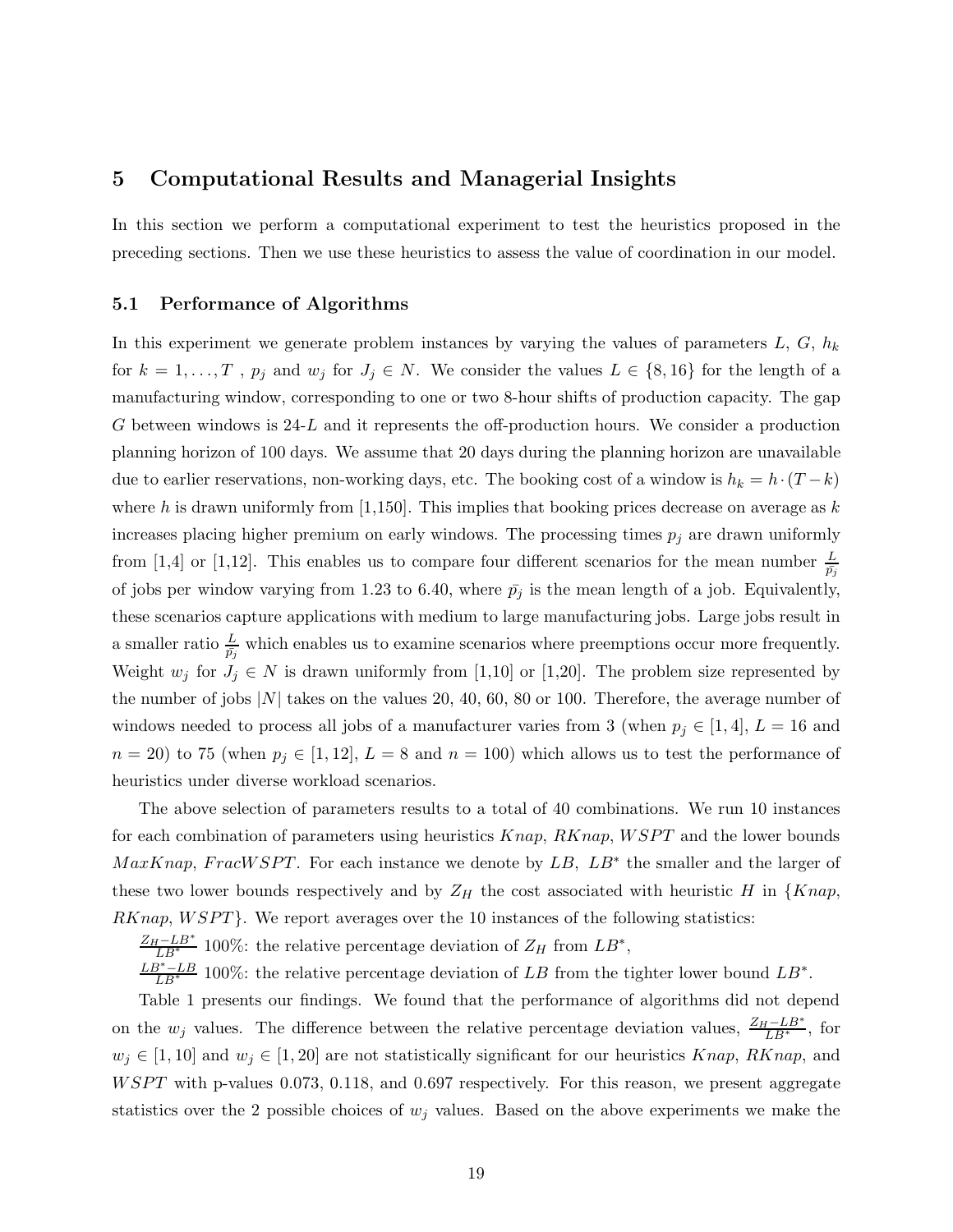|         | Parameters |                |          | n<br>$L_{\cdot}B^*$ | 100%        | 100%<br>$LR^*$ |
|---------|------------|----------------|----------|---------------------|-------------|----------------|
| $p_j$   | L          | $\overline{N}$ | Knap     | RKnap               | <b>WSPT</b> | FracWSPT       |
| [1,4]   | 8          | 20             | 0.12     | 1.39                | 1.42        | 2.43           |
|         |            | 40             | 0.67     | 2.08                | 1.92        | 1.20           |
|         |            | 60             | 0.18     | 1.80                | 0.82        | 1.47           |
|         |            | 80             | 0.12     | 1.57                | 0.67        | 1.26           |
|         |            | 100            | 0.18     | 1.62                | 0.50        | 1.11           |
|         | 16         | 20             | 0.04     | 1.45                | 1.41        | 5.17           |
|         |            | 40             | 0.04     | 1.38                | 1.13        | 4.43           |
|         |            | 60             | 0.06     | 1.20                | 0.48        | 4.25           |
|         |            | 80             | 0.05     | 1.43                | 0.60        | 3.78           |
|         |            | 100            | 0.05     | 1.84                | 0.41        | 3.38           |
| [1, 12] | 8          | 20             | 2.98     | 1.58                | 1.83        | 2.88           |
|         |            | 40             | $3.07\,$ | 1.18                | 1.53        | 1.45           |
|         |            | 60             | 1.72     | 0.84                | 1.01        | 1.05           |
|         |            | 80             | 2.54     | 0.67                | 0.83        | 0.86           |
|         |            | 100            | 2.06     | 0.49                | 0.61        | 0.78           |
|         | 16         | 20             | 1.00     | 1.37                | 1.61        | 4.24           |
|         |            | 40             | 1.03     | 1.12                | 1.19        | 3.15           |
|         |            | 60             | 1.28     | 0.70                | 0.79        | 2.45           |
|         |            | 80             | 1.21     | 0.74                | 0.62        | 2.09           |
|         |            | 100            | 0.91     | 0.63                | 0.50        | 1.85           |
|         | Average    |                | 0.97     | 1.25                | 0.99        | 2.46           |

Table 1: Performance of Heuristics and Lower Bounds Parameters  $\frac{Z_H - LB^*}{LB^*}$  100%  $\frac{LB^* - LB}{LB^*}$  100%

following observations:

• For  $p_j \in [1,4]$ , Knap dominates all other heuristics.

When jobs in N are small,  $Knap$  outperforms the other heuristics. This is because at the end of every manufacturing window Knap gives priority to unscheduled jobs that fit within the window and have large weight (e.g. a job with  $p_j=3$  and  $w_j=10$ ). On the other hand  $RKnap$  gives priority to multiple unscheduled jobs that are smaller but have large  $\frac{w_j}{p_i}$  ratio (e.g. 3 jobs with  $p_j=1$  and  $w_j=3$ . Evidently, this gives a slight advantage to  $Knap$  when the mean processing time of a job is small and hence the number of jobs per window is large. This is illustrated in Table 1 with all combinations where  $p_j \in [1,4]$ .

• RKnap dominates for  $L=8$  and  $p_j \in [1,12]$ .

Heuristic Knap loses the above-mentioned advantage as the number of jobs per manufacturing window decreases. This is precisely the scenario with  $L=8$  and  $p_j \in [1,12]$  where  $RKnap$  outperforms Knap (see Table 1) as  $RKnap$  has the advantage when the average number of jobs per window is small. Evidently, RKnap makes a better distribution of small jobs across the schedule and avoids the delays caused by large jobs early in the schedule. Moreover, when  $L=16$  and  $p_j \in [1,12]$ , no heuristic dominates the other.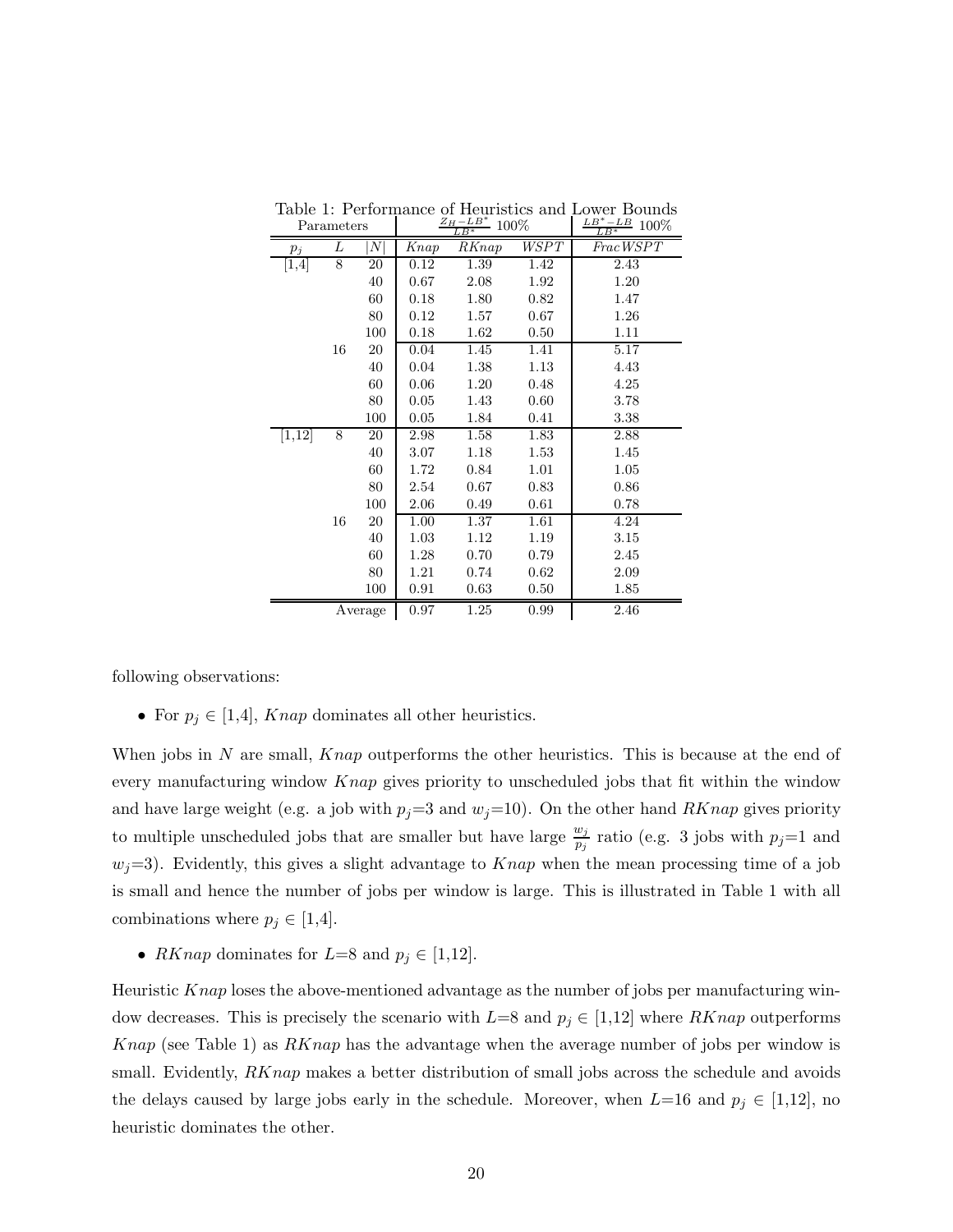The difference between the relative percentage deviation of LB from the tighter lower bound ,  $\frac{LB^* - LB}{LB^*}$ , for  $w_j \in [1, 10]$  and  $w_j \in [1, 20]$  is significantly different with p-value 0.001, but for sake of uniformity in Table 1 we reported aggregated results as the following domination result is more important than the magnitude of the difference.

• Lower bound  $MaxKnap$  dominates  $FracWSPT$ .

We should note that, despite its poorer performance,  $FracWSPT$  has the advantage of being a polynomial lower bound scheme.

## **5.2 The Value of Coordination**

The focus of our second experiment is (i) to quantify the benefits of coordination and (ii) to assess the value of our allocation scheme to the manufacturers from an individual perspective. This is done in subsections 5.2.1 and 5.2.2 respectively. Here we let  $(L, G) = (16, 32)$  where each time unit is considered to be 30 minutes. The planning horizon is again  $T=100$  days and we consider two booking prices:  $h_r$  and  $h_p = 1.3h_r$ . Price  $h_r$  corresponds to booking costs during regular customer demand for the manufacturer while  $h_p$  is used for peak demand periods. We select the value  $h_r$  so that the scheduler is indifferent between choosing an expensive window  $W_k$  and a cheap window which starts 4 days later, i.e.  $W_{k+4}$ . In other words, we choose  $h_r$  so that

$$
h_k + \bar{w_j} \cdot \frac{L}{\bar{p_j}} \cdot [(k-1) \cdot G + k \cdot L] = h_{k+4} + \bar{w_j} \cdot \frac{L}{\bar{p_j}} \cdot [(k+3) \cdot G + (k+4) \cdot L]
$$

where  $\bar{w}_j$ ,  $\bar{p}_j$  are the mean  $w_j$ - and  $p_j$ -values. Simple algebra yields

$$
h_r = \frac{4}{0.3}\overline{w}_j \cdot \frac{L}{\overline{p}_j} \cdot (G + L).
$$

Then, we randomly draw 15% or 30% of the windows and designate them as peak windows. Let  $W_P$  denote the set of peak windows. Then,  $|W_P|/T \in \{0.15, 0.30\}$ . Processing times  $p_j$  are drawn uniformly from [1,4] for small jobs and from [5,8] for longer jobs. Therefore, the mean  $\bar{p}_j$  is 75 minutes for a small job and 195 minutes for a large job. We experimented with the pairs (4, 20) and  $(8, 10)$  for  $(|M|, |N_m|)$  so as to assess the effect of the number of windows per manufacturer to system profits and the effect of the size of the grand coalition. This set of parameters results to 8 combinations. For each combination 10 randomly generated problems are generated.

## **5.2.1 Overall Coordination Benefits**

The following statistics are reported in Table 2: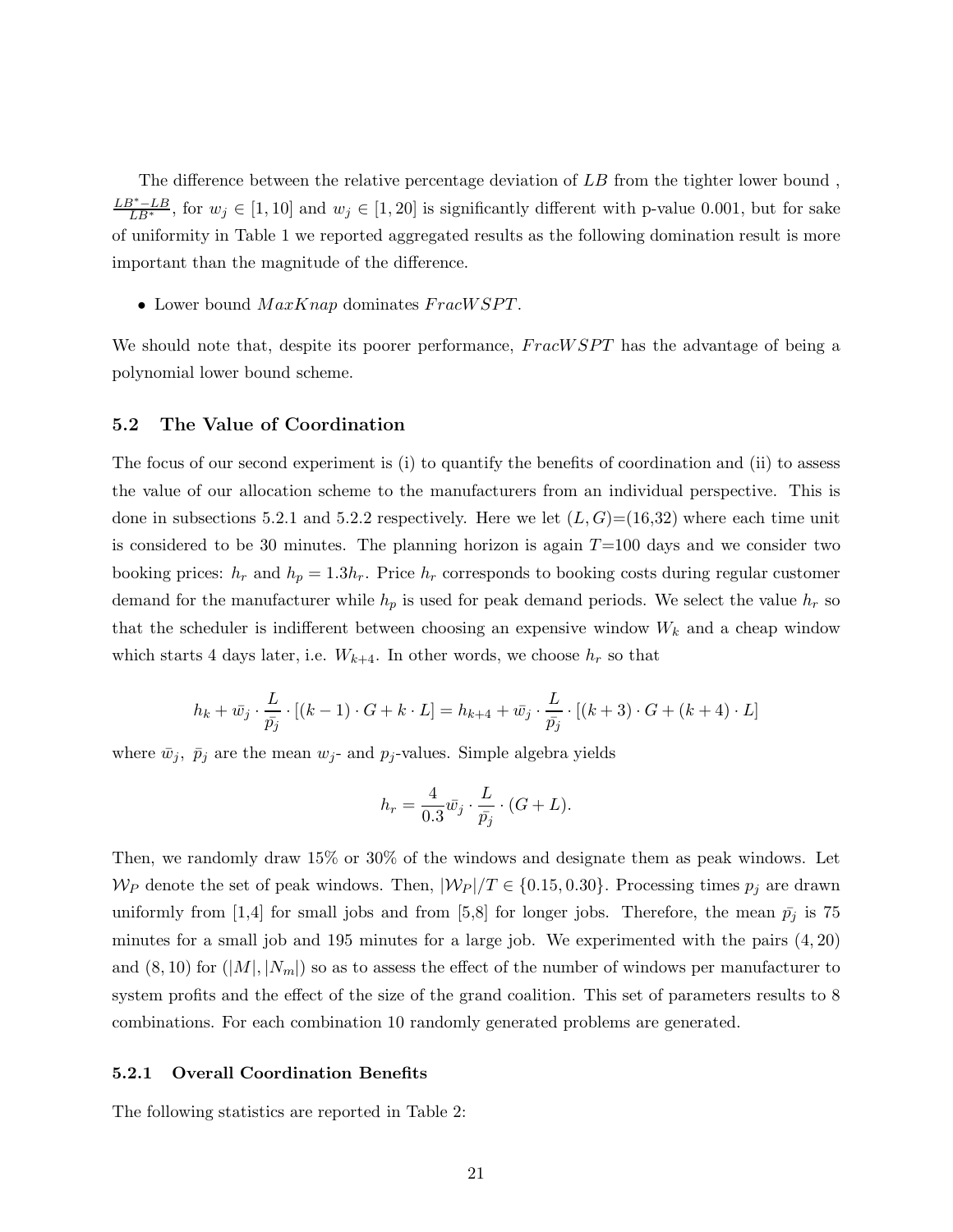Table 2: Cost Savings due to Coordination

| Parameters       |       |       | $ {\cal W}_P $<br>$=15%$<br>г |            |       | $ {\cal W}_P $<br>$= 30\%$ |       |       |
|------------------|-------|-------|-------------------------------|------------|-------|----------------------------|-------|-------|
| $\boldsymbol{M}$ | $N_m$ | $p_j$ | $\Delta C$                    | $\Delta B$ | $A^+$ | $\Delta C$                 | ΛB    |       |
| 4                | 20    | [1,4] | 30.73                         | 10.40      | 72.50 | 28.16                      | 10.65 | 65.00 |
|                  |       | 5,8   | 24.54                         | 4.68       | 67.50 | 23.27                      | 4.39  | 67.50 |
| 8                | 10    | 1,4   | 39.82                         | 21.19      | 68.75 | 39.39                      | 20.70 | 68.75 |
|                  |       | [5,8] | 30.84                         | 10.59      | 63.75 | 36.89                      | 10.10 | 63.75 |
| Averages         |       |       | 32.73                         | .72<br>11  | 68.13 | 31.93                      | 11.46 | 66.25 |

$$
\Delta C = \frac{\sum_{m \in M} \sum_{J_j \in N_m} [c_j(\sigma_0) - c_j(\sigma_H)] + \sum_{k \in \mathcal{W}_{\sigma_0}} h_k - \sum_{k \in \mathcal{W}_{\sigma_H}} h_k}{\sum_{m \in M} \sum_{J_j \in N_m} c_j(\sigma_0) + \sum_{k \in \mathcal{W}_{\sigma_0}} h_k} 100\% ;
$$
 percentage savings due to co-

ordination,

$$
\Delta B = \frac{\sum_{k \in W_{\sigma_0}} h_k - \sum_{k \in W_{\sigma_H}} h_k}{\sum_{k \in W_{\sigma_0}} h_k} 100\% \text{ ; percentage boosting savings due to coordination, and}
$$
\n
$$
A^+ = \frac{|\{m \in M : \sum_{J_j \in N_m} c_j(\sigma_H) < \sum_{J_j \in N_m} c_j(\sigma_0^m)\}|}{|M|} 100\% \text{ ; percentage of manufacturers whose WIP costs decrease after coordination,}
$$

where  $\sigma_H$  is the best among the 3 heuristic schedules produced. In Table 2, we aggregate savings statistics over the combinations  $(4,20)$ ,  $(8,10)$  for  $(|M|, |N_m|)$ . We make the following observations:

• Savings  $\Delta C$  increase with  $|M|$  (at a decreasing rate) and with  $\frac{L}{\bar{p}_j}$ .

As the number  $|M|$  of manufacturers increases the savings due to booking and due to job rearrangements increase because more idle time is freed up and more rearrangement opportunities are created. The overall average savings aggregated over  $|M|=4$  and 8 are 27.93% and 36.74% respectively. Evidently,  $\Delta C$  increases at a decreasing rate because when  $|M|$  doubles  $\Delta C$  does not. Even though it is not apparent from Table 2 due to aggregation, for  $L=16$  and  $p_j \in [1,4]$  or  $p_j \in [5,8]$ we have  $\frac{L}{\bar{p}_j}$  taking on the values 6.40 and 2.46 respectively with corresponding overall average  $\Delta C$ values 34.53% and 30.14%. Hence,  $\Delta C$  increases with  $\frac{L}{\bar{p}_i}$ .

• Booking savings  $\Delta B$  increase with  $|M|$ , decrease with  $p_j$ , but do not depend on  $\frac{|W_{\mathcal{P}}|}{T}$ .

As the number  $|M|$  of manufacturers increases booking savings due to coordination increase because of better utilization of idle times and the release of unused windows. For  $|M|=4,8$  the overall average booking savings are 7.53% and 15.65% respectively. On the other hand, for  $p_j \in [5,8]$  the average  $\Delta B$  value is 7.44%. This is about half the corresponding average for  $p_j \in [1,4]$  which is 15.74. The above hold true for both  $\frac{|W_p|}{T}$  values.

• *On average, after coordination 67.19% of the manufacturers have incurred lower WIP costs after coordination.*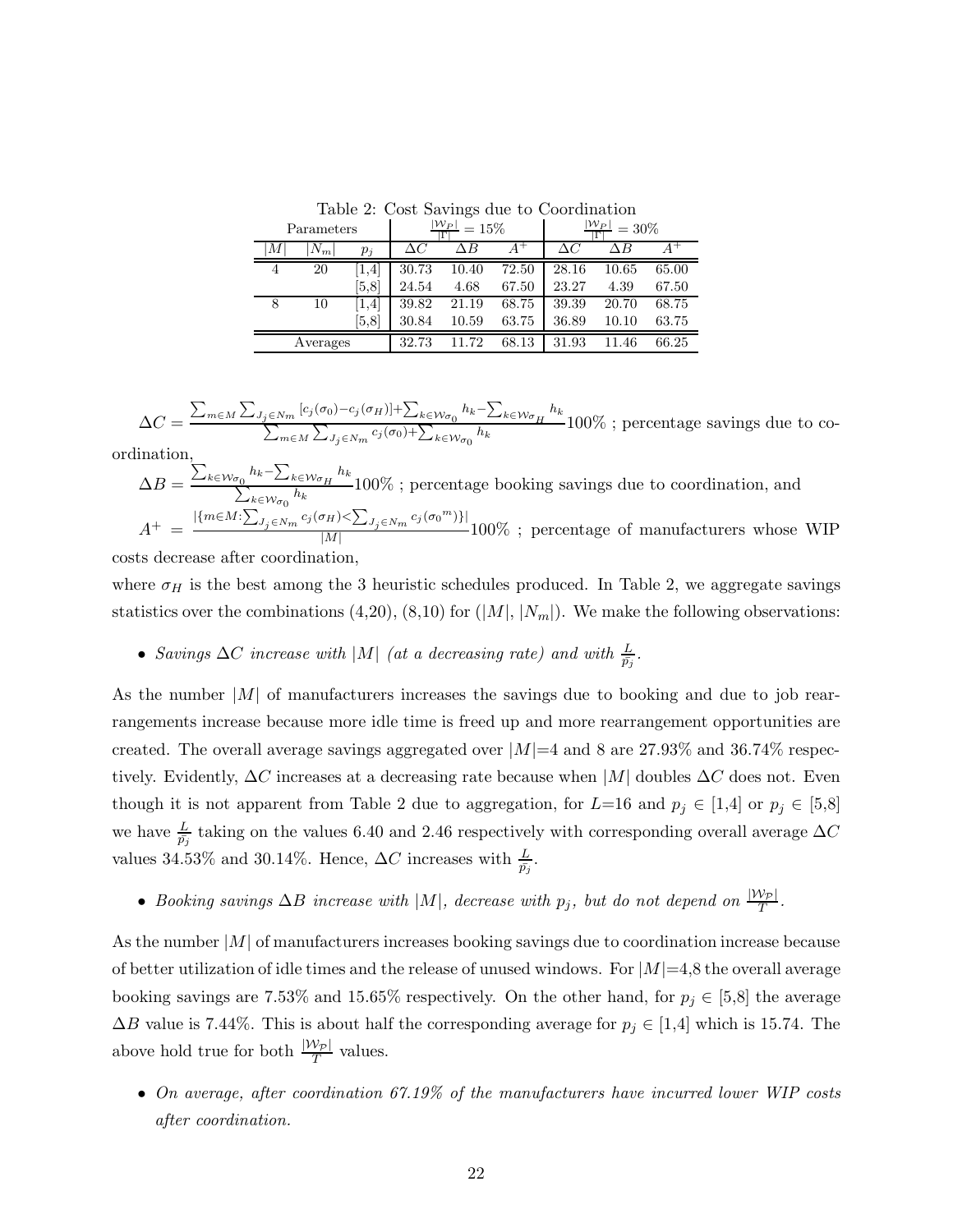As indicated by  $A^+$ , under all scenarios approximately two-thirds of the manufacturers improve over their initial schedules in terms of their WIP costs before the savings are allocated. These manufacturers are primarily late comers in the FCFS order because after coordination they use windows booked by early comers that were not available when they arrived to the system. Generally, the manufacturers who initially booked the later windows benefit from coordination as they gain access to earlier windows. Similarly, manufacturers who had the chance to book earlier windows might be delayed in the coordinated schedule, but the deterioration in their service level is compensated by the allocation of the savings as is demonstrated in the following subsection.

#### **5.2.2 Allocation Results**

The second part of our analysis is meant to provide insights on the value of the allocation scheme to individual manufacturers. Individual manufacturers' benefits due to coordination are summarized in Table 3 using the following statistics:

 $\frac{\Delta WIP}{TC}$  =  $\sum\nolimits_{J_j \in N_m } {\left[ {c_j (\sigma_0^{m}) \!-\! c_j (\sigma_H)} \right]}$  $\sum_{J_j \in N_m}^{J_j \in N_m} c_j(\sigma_0) + \sum_{W_k \in \mathcal{W}_{\sigma}} h_k$  100% ; WIP savings as a percentage of total savings for manufacturer  $m$  after coordin

 $x_m^{pw}$ ,  $x_m^{id}$ ,  $x_m^{wip}$ , and  $x_m$ : defined in Section 4. We report each of these statistics as a percentage of the total savings in each category in the rows of Table 3 indicated by  $x^{pw}$ ,  $x^{id}$ ,  $x^{wip}$ and x respectively (e.g.  $x^{pw}$  row reports  $x_m^{pw}/\sum$ m∈M  $x_m^{pw} \cdot 100$  values). We make the following observations:

• xwip *and* x *decrease with the manufacturer index* m*.*

About 32.81% of the manufacturers have worse WIP performance in the coordinated schedule. Hence it is fair that the portion of WIP savings allocated to them are higher than those for late comers in the FCFS order. For these manufacturers observe that the WIP savings as a percentage of the initial cost  $\frac{\Delta WIP}{TC}$  increase with m (see Table 3). Because late comers improve dramatically with respect to WIP performance (eg. more than 50% for  $m=|M|$ ), the portion of WIP savings allocated to them are small. (e.g., about 5-10% for  $|M|=4,8$  respectively) and most of the savings are allocated to early comers. On the other hand  $x^{wip}$  and x decrease as |M| increases because the total savings are distributed amongst more manufacturers.

• *The idle time savings* xid*, decrease linearly with* |M|*. For small* |M|*, the* xid *values follow a convex pattern which disappears when* |M| *increases.*

The overall average  $x^{id}$  values for  $|M|=4,8$  are 25.00% and 12.50% respectively. For  $|M|=4$  the idle time savings seem to follow a convex pattern while for  $|M|=8$  no pattern is evident (see Table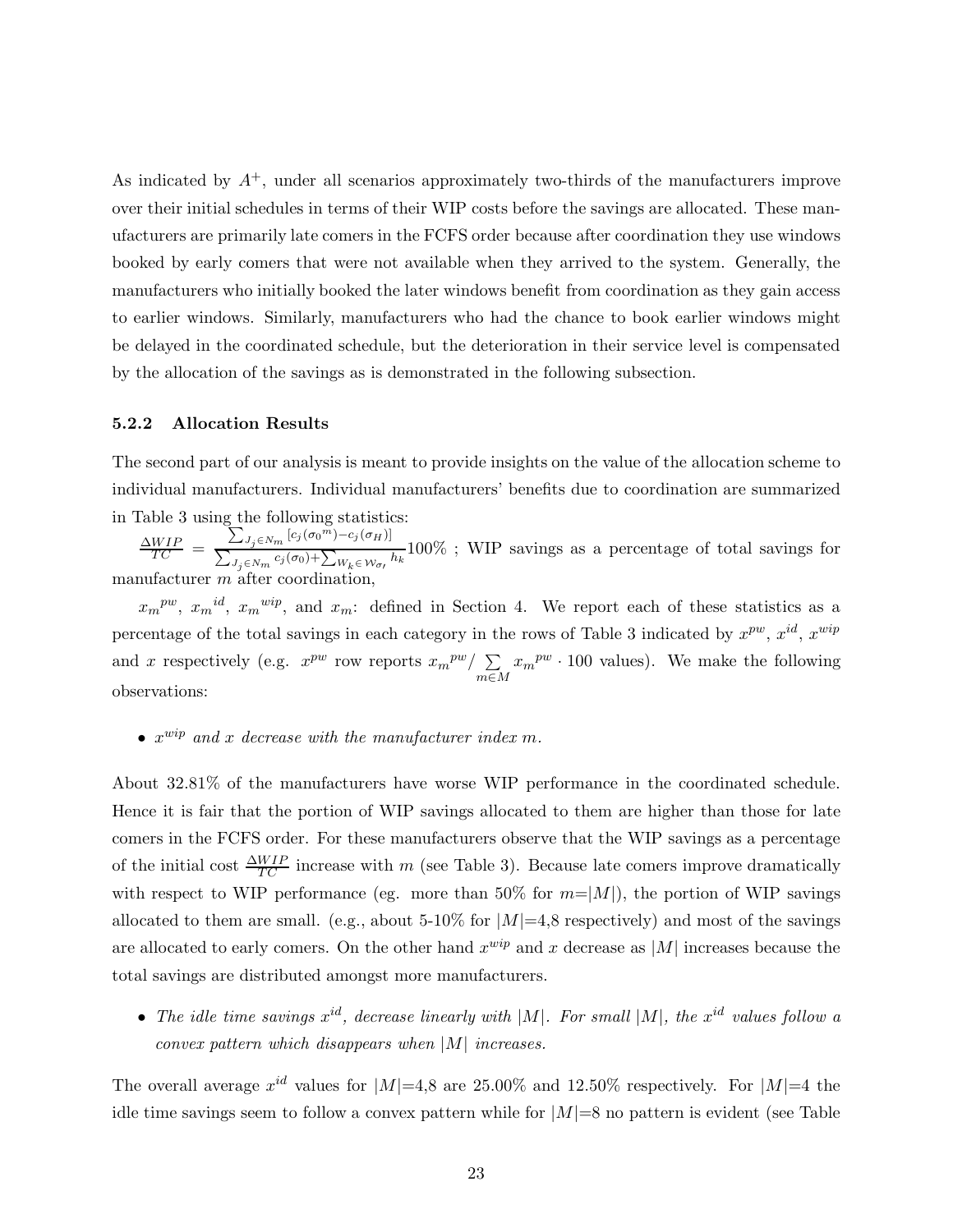|                         | $p_j = [1, 4]$    |                    |         |                | [5, 8]<br>$p_j =$ |                |                |                |  |
|-------------------------|-------------------|--------------------|---------|----------------|-------------------|----------------|----------------|----------------|--|
| $M=4$                   | 1                 | $\overline{2}$     | 3       | $\overline{4}$ | $\mathbf{1}$      | $\overline{2}$ | 3              | $\overline{4}$ |  |
| $\boldsymbol{x}^{pw}$   | 40.95             | 26.10              | 21.79   | 11.16          | 41.90             | 27.60          | 20.15          | 10.36          |  |
| $x^{id}$                | 30.06             | 16.50              | 25.49   | 27.95          | 33.68             | 21.63          | 21.16          | 23.53          |  |
| $\boldsymbol{x}^{wip}$  | 39.93             | 25.19              | 22.14   | 12.74          | 41.42             | 27.25          | 20.20          | 11.12          |  |
| $\boldsymbol{x}$        | 37.78             | 25.17              | 22.55   | 14.50          | 40.79             | 27.17          | 20.39          | 11.66          |  |
| $\frac{\Delta WIP}{TC}$ | $-53.83$          | 5.86               | 33.41   | 53.48          | $-124.33$         | 5.49           | 33.67          | 53.25          |  |
|                         | [1, 4]<br>$p_j =$ |                    |         |                |                   |                |                |                |  |
| $M=8$                   | $\mathbf{1}$      | $\overline{2}$     | 3       | $\overline{4}$ | 5                 | 6              | $\overline{7}$ | 8              |  |
| $x^{\overline{pw}}$     | 19.83             | $\overline{16.00}$ | 16.11   | 14.04          | 11.64             | 9.53           | 7.73           | 5.14           |  |
| $\boldsymbol{x}^{id}$   | 13.95             | 9.82               | 11.21   | 13.15          | 13.07             | 13.52          | 12.75          | 12.53          |  |
| $\boldsymbol{x}^{wip}$  | 19.07             | 15.20              | 15.48   | 13.92          | 11.82             | 10.04          | 8.38           | 6.09           |  |
| $\boldsymbol{x}$        | 17.72             | 14.65              | 14.87   | 13.63          | 11.96             | 10.55          | 9.22           | 7.41           |  |
| $\Delta WIP$<br>TC      | $-57.91$          | $-15.47$           | $-5.12$ | 28.26          | 31.87             | 49.49          | 49.98          | 55.96          |  |
|                         | [5, 8]<br>$p_j =$ |                    |         |                |                   |                |                |                |  |
| $M=8$                   | 1                 | $\overline{2}$     | 3       | $\overline{4}$ | 5                 | 6              | $\overline{7}$ | 8              |  |
| $x^{\overline{pw}}$     | 19.34             | 19.05              | 15.81   | 12.52          | 11.85             | 9.39           | 7.00           | 5.03           |  |
| $\boldsymbol{x}^{id}$   | 13.33             | 14.89              | 13.20   | 10.41          | 10.83             | 12.95          | 11.54          | 12.85          |  |
| $\boldsymbol{x}^{wip}$  | 18.84             | 18.70              | 15.59   | 12.34          | 11.77             | 9.69           | 7.39           | 5.68           |  |
| $\boldsymbol{x}$        | 18.40             | 18.28              | 15.38   | 12.35          | 11.82             | 9.89           | 7.74           | 6.15           |  |
| $\Delta WIP$<br>TС      | $-164.51$         | $-47.11$           | $-6.02$ | 20.44          | 23.68             | 48.72          | 51.95          | 56.63          |  |

Table 3: Allocation Results

3). The latter is because every manufacturer has several preceding and/or following windows that have idle time in the original schedule and hence he is allocated about the same amount of savings irrespective of his original position. In this case the savings due to idle times range between 9.82% and 14.89% for  $|M|=8$  whereas for  $|M|=4$  they range between 16.50% and 33.68%.

# **6 Conclusion and Future Research**

In this study, we investigated a production chain coordination model where a number of manufacturers outsource similar operations to a single third party. We presented three heuristics and two lower bounds for the related optimization problem. Given the initial schedule, savings can be generated by coordinating production over the windows booked by all manufacturers in  $M$ . We presented allocation rules to share these savings so that every manufacturer agrees to follow the coordinated schedule. The highlight of our findings is that

"*the costs of the production chain can be reduced by an average of 32% percent if one-third of the members let* 3P *cover their increased WIP cost in exchange for 40-55% stake in the total savings.*"

Our future research will focus on different production settings (e.g. significant set-up times) and/or overtime availability. Also, models that consider the third-party as a player who has a share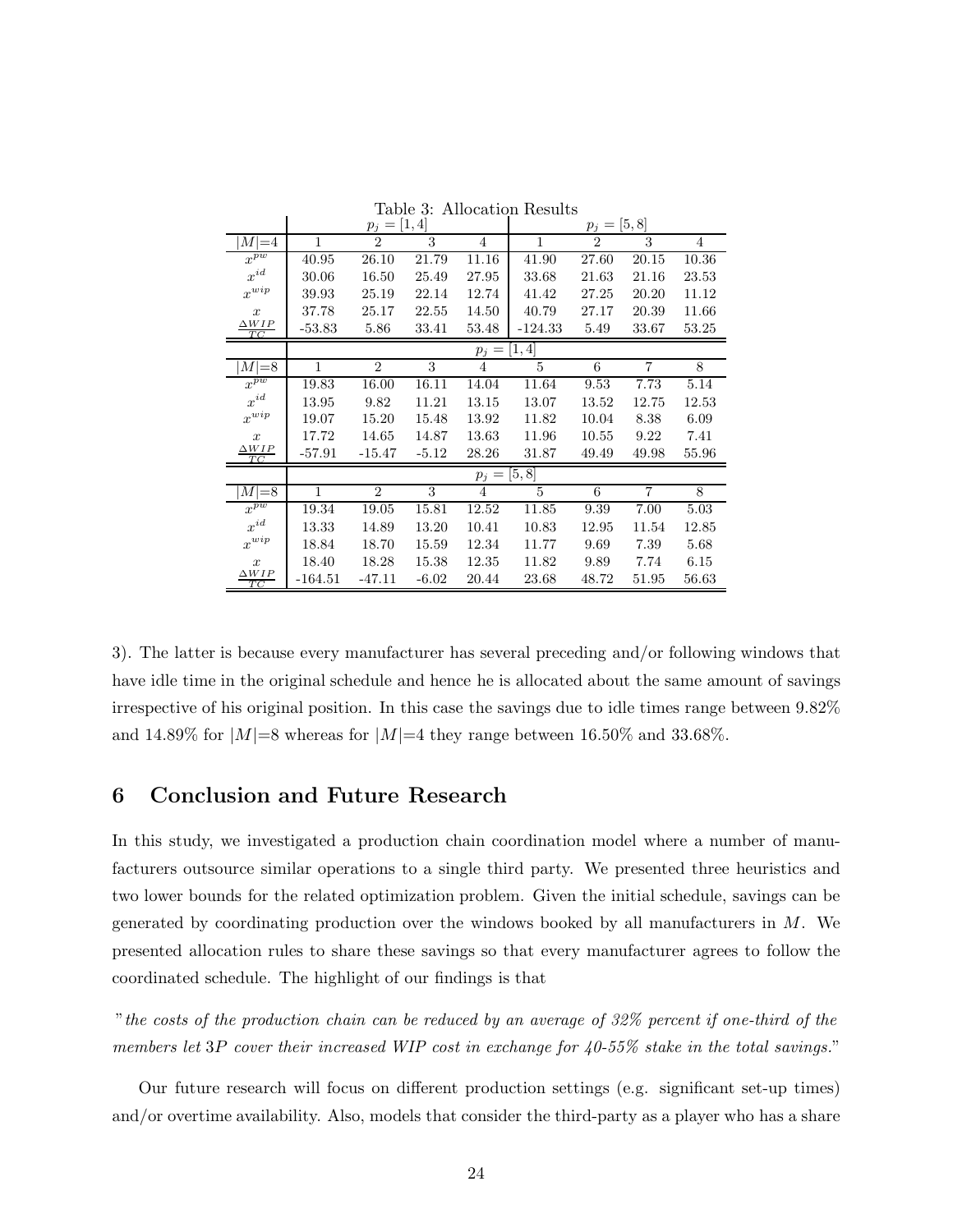of coordination savings in addition to booking refunds and re-booking earnings can be considered. Instead of the FCFS order for manufacturer bookings one can consider various possible booking disciplines. Examples include simultaneous booking of manufacturing windows as a result of an auction, sequential bookings by a series of auctions, or allowing for competition among manufacturers under an incentive rule suggested by the third-party. Furthermore, it is interesting to study the cooperative and competitive strategies of manufacturers under different information sharing protocols other than complete information.

Another possible direction is the study of outsourcing models where each manufacturer allocates his workload among his dedicated production resource and the flexible third-party resource which is common to other customers. In these models one can consider different contracts that determine the rules of engagement between the manufacturers and the third-party. Such contracts have been studied extensively in the supply chain coordination literature (see Cachon (2003)) which related to the coordination of inventories. However, no research has considered the design of contracts which model coordination of operations at the shop floor level.

# **Appendix**

**Proof of Theorem 1:** The proof is based on a reduction from  $3 - partition$  which can be stated as follows. Given  $3n$  integers in  $A = \{a_1, \ldots, a_{3n}\}\$  such that  $B/4 < a_j < B/2$  and  $\sum_{j=1}^{3n} a_j = nB$ , is there a partition of A to n disjoint sets each having three elements that sum up to  $B$ ?

Given an instance of  $3 - partition$ , construct the following instance of the immediate shipment problem:

$$
w_j = p_j = a_j
$$
, for  $j = \{1,...,3n\}$   
 $L = B$ ,  $h_1 = ... = h_n = 0$ 

Let G be the time lag between two consecutive manufacturing windows. We will show that there exists a solution for the immediate shipment problem with cost  $z_{IS}$  if and only if there exists a solution to  $3$  – partition. First, suppose a solution for the immediate shipment problem exists. In this instance the booking costs are zero. Let  $s_k$  be the sum of the weights of the jobs in  $W_k$ . Then the problem of minimizing WIP costs with immediate shipment can be defined as follows: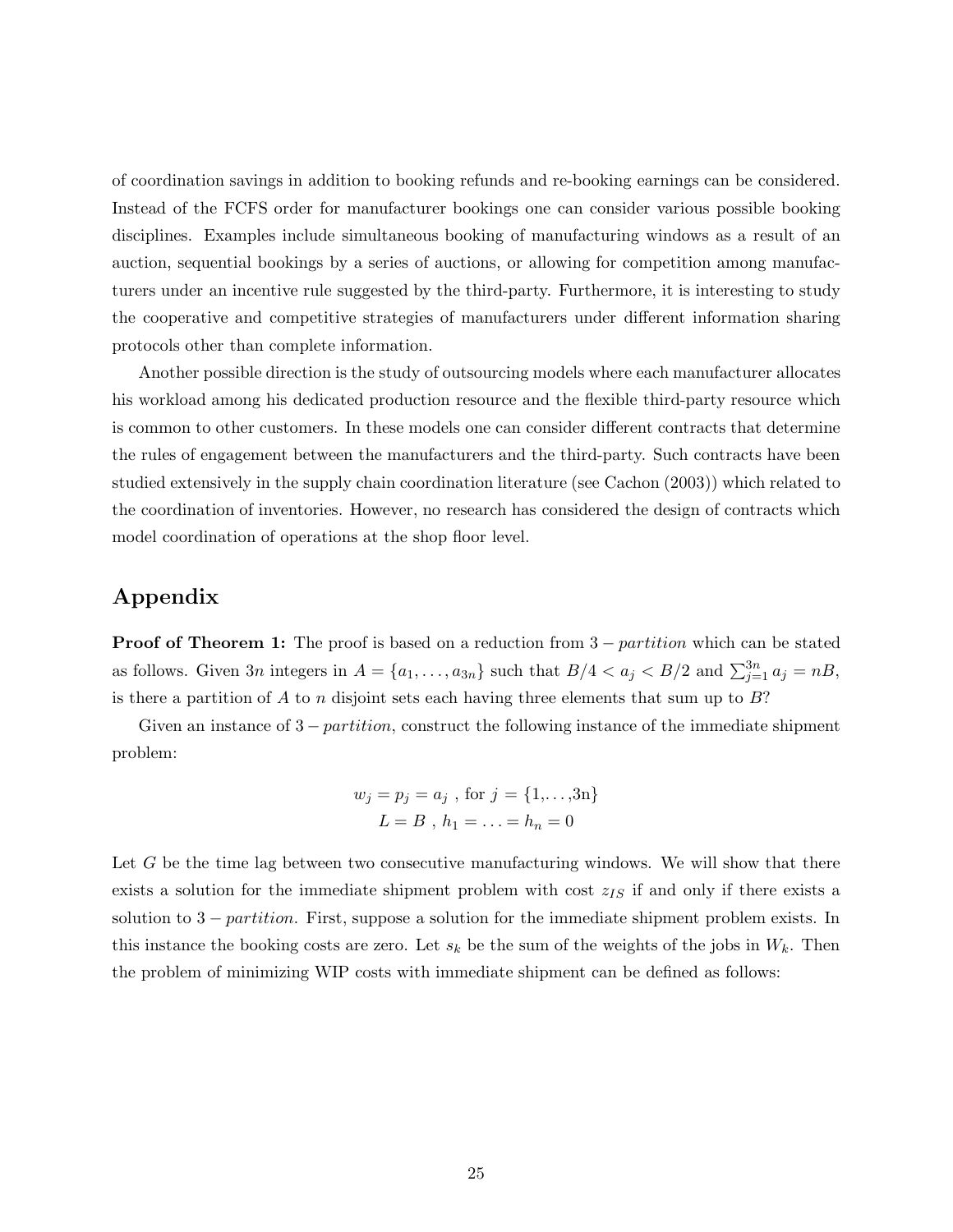min 
$$
z_{IS} = \sum_{j=1}^{3n} (\sum_{i=1}^{j} w_i) \cdot w_j + \sum_{k=1}^{n} s_k \cdot (k-1) \cdot G
$$
  
\ns.t.  $s_1 \leq L$   
\n $s_1 + s_2 \leq 2L$   
\n $s_1 + s_2 + s_3 \leq 3L$   
\n:  
\n $s_1 + s_2 + s_3 + \ldots + s_n = nL$ 

The first double summation in the objective function is constant irrespective of the processing order of the jobs, because  $\frac{w_j}{p_i} = 1$  by construction. The following is true for the second summation:

$$
\sum_{k=1}^{n} s_k \cdot (k-1) \cdot G = \sum_{k=1}^{n} s_k \cdot k \cdot G - \sum_{k=1}^{n} s_k \cdot G = G \cdot (\sum_{k=1}^{n} s_k \cdot k) - n \cdot L \cdot G
$$

Therefore,  $z^* = \min z$  is attained when  $\sum_{n=1}^{\infty}$  $\sum_{k=1}$  $s_k \cdot k$  is minimized subject to the above constraints. Clearly,  $z^* = \sum^{3n}$  $\sum_{j=1}$  $(\sum^j)$  $\sum_{i=1}$  $w_i) \cdot w_j + \frac{(n-1)nLG}{2}$  if and only if  $s_1^* = s_2^* = s_3^* = \ldots = s_n^* = L$ . This means that the total weight and the total processing time requirements of the jobs that complete in each window is L. Since the constructed instance imposes the restriction  $L/4 < p_i = w_i < L/2$ on the jobs, the optimal solution can be attained only if there are exactly three jobs finished in each window. Thus a solution for *the immediate shipment problem* induces a 3 − partition.

On the other hand, given a solution for  $3 - partition$ , each part will have three elements with total processing time equal to L. Then, the 3 jobs associated with each part have total processing L, i.e.  $s_1 = s_2 = s_3 = \ldots = s_n = L$ . The total delivery cost of the resulting schedule is  $z^* = \sum^{3n}$  $\sum_{j=1}$  $(\sum$  $\sum_{i=1}$  $w_i) \cdot w_j + \frac{(n-1)nLG}{2}$ . Thus, a solution for 3 – partition implies a solution for the imme*diate shipment problem.*  $\Box$ 

**Proof of Lemma 1:** Define  $BW_i = M(i) - M(i-1)$  from (6) for  $i=1,2,3,..., \omega$ . Suppose the dynamic program in (6) utilizes  $\omega$  windows ending at  $D_1, D_2, D_3, \ldots, D_{\omega}$  to process batch weights  $BW_1, BW_2, BW_3, \ldots, BW_\omega$ . Likewise, suppose that an optimal schedule for *the batch shipment problem* utilizes windows with completion times  $D_1^*, D_2^*, D_3^*, \ldots, D_{\omega}^*$  to process batch weights  $W_1^*, W_2^*, W_3^*, \ldots, W_{\omega}^*$  respectively. We want to show that the total cost attained by  $MaxKnap$ ,  $Z_{MaxKnap}$ , is less than the total cost associated with the optimal schedule,  $Z_{batch}^{*}$  i.e.

$$
Z_{MaxKnap} = BW_1 \cdot D_1 + \ldots + BW_{\omega} \cdot D_{\omega} + h_1 + \ldots + h_{\omega} \le W_1^* \cdot D_1^* + \ldots + W_{\omega}^* \cdot D_{\omega}^* + h_1^* + \ldots + h_{\omega}^*
$$

where  $h_i$  and  $h_i^*$  denote the booking cost of the  $i^{th}$  window booked by the heuristic and the optimal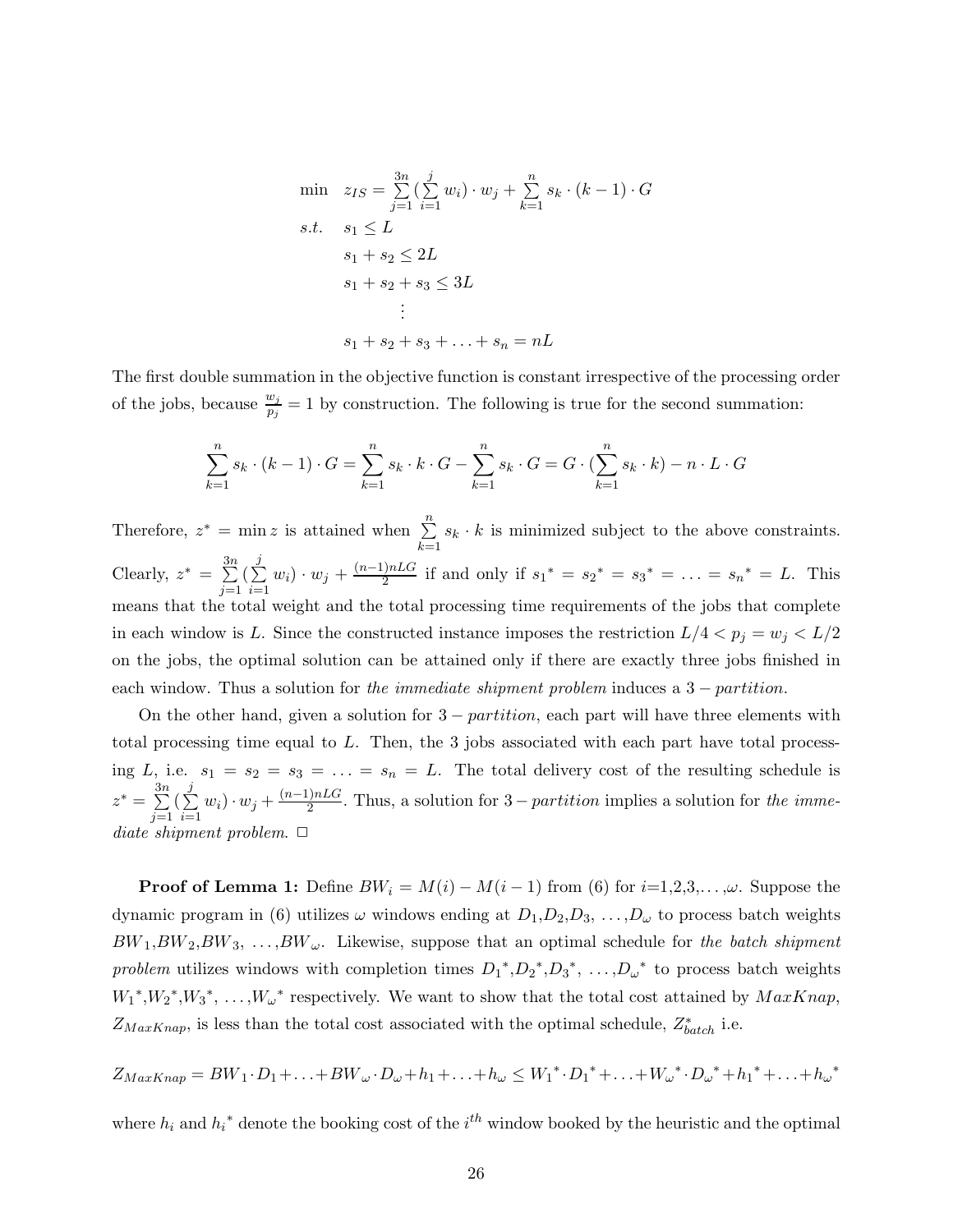schedules, respectively. Batch weights  $BW_1, BW_2, BW_3, \ldots, BW_\omega$  are the maximum weight that can be processed within  $L, 2L, 3L, \ldots, \omega L$  hours, and hence the following inequalities hold:

$$
BW_{1} \geq W_{1}^{*} \Rightarrow \sum_{J_{j} \in N} w_{j} - BW_{1} \leq \sum_{J_{j} \in N} w_{j} - W_{1}^{*}
$$
  
\n
$$
BW_{1} + BW_{2} \geq W_{1}^{*} + W_{2}^{*} \Rightarrow \sum_{J_{j} \in N} w_{j} - BW_{1} - BW_{2}
$$
  
\n
$$
\leq \sum_{J_{j} \in N} w_{j} - BW_{1} - BW_{2}
$$
  
\n:  
\n
$$
BW_{1} + \ldots + BW_{\omega} \geq W_{1}^{*} + \ldots + W_{\omega}^{*} \Rightarrow \sum_{J_{j} \in N} w_{j} - W_{1}^{*} - \ldots - W_{\omega}^{*}
$$
  
\n
$$
\leq \sum_{J_{j} \in N} w_{j} - W_{1}^{*} - \ldots - W_{\omega}^{*}
$$
  
\n
$$
(24)
$$

Furthermore, the dynamic program in  $(6)$  finds the best windows to process batch weights  $BW_1$ ,  $\dots, BW_{\omega}$ . Therefore  $MaxKnap$  finds the minimum total cost of processing  $BW_1, \dots, BW_{\omega}$ , and hence the following inequality holds:

$$
BW_1 \cdot D_1 + \ldots + BW_{\omega} \cdot D_{\omega} + h_1 + \ldots + h_{\omega} \le BW_1 \cdot D_1^* + \ldots + BW_{\omega} \cdot D_{\omega}^* + h_1^* + \ldots + h_{\omega}^*
$$

Otherwise, the solution of (6) could be improved by selecting the same windows as those used in the optimal schedule. The right hand side of the above inequality can be re-written as:

$$
BW_{1}^{*} \cdot D_{1}^{*} + \ldots + BW_{\omega}^{*} \cdot D_{\omega}^{*} + h_{1}^{*} + \ldots + h_{\omega}^{*}
$$
\n
$$
= (BW_{1} + BW_{2} + BW_{3} + \ldots + BW_{\omega}) \cdot D_{1}^{*}
$$
\n
$$
+ (BW_{2} + BW_{3} + \ldots + BW_{\omega}) \cdot (D_{2}^{*} - D_{1}^{*})
$$
\n
$$
\vdots
$$
\n
$$
+ (BW_{\omega}) \cdot (D_{\omega}^{*} - D_{\omega - 1}^{*}) + h_{1}^{*} + \ldots + h_{\omega}^{*}
$$
\n
$$
= (\sum_{j_{j} \in N} w_{j}) \cdot D_{1}^{*}
$$
\n
$$
+ (\sum_{j_{j} \in N} w_{j} - BW_{1}) \cdot (D_{2}^{*} - D_{1}^{*})
$$
\n
$$
\vdots
$$
\n
$$
+ (\sum_{j_{j} \in N} w_{j} - BW_{1} - \ldots - BW_{\omega - 1}) \cdot (D_{\omega}^{*} - D_{\omega - 1}^{*}) + h_{1}^{*} + \ldots + h_{\omega}^{*}
$$
\n
$$
\leq (\sum_{j_{j} \in N} w_{j}) \cdot D_{1}^{*}
$$
\n
$$
+ (\sum_{j_{j} \in N} w_{j} - W_{1}^{*}) \cdot (D_{2}^{*} - D_{1}^{*})
$$
\n
$$
\vdots
$$
\n
$$
+ (\sum_{j_{j} \in N} w_{j} - W_{1}^{*} - \ldots - W_{\omega - 1}^{*}) \cdot (D_{\omega}^{*} - D_{\omega - 1}^{*}) + h_{1}^{*} + \ldots + h_{\omega}^{*} \text{ due to (24)}
$$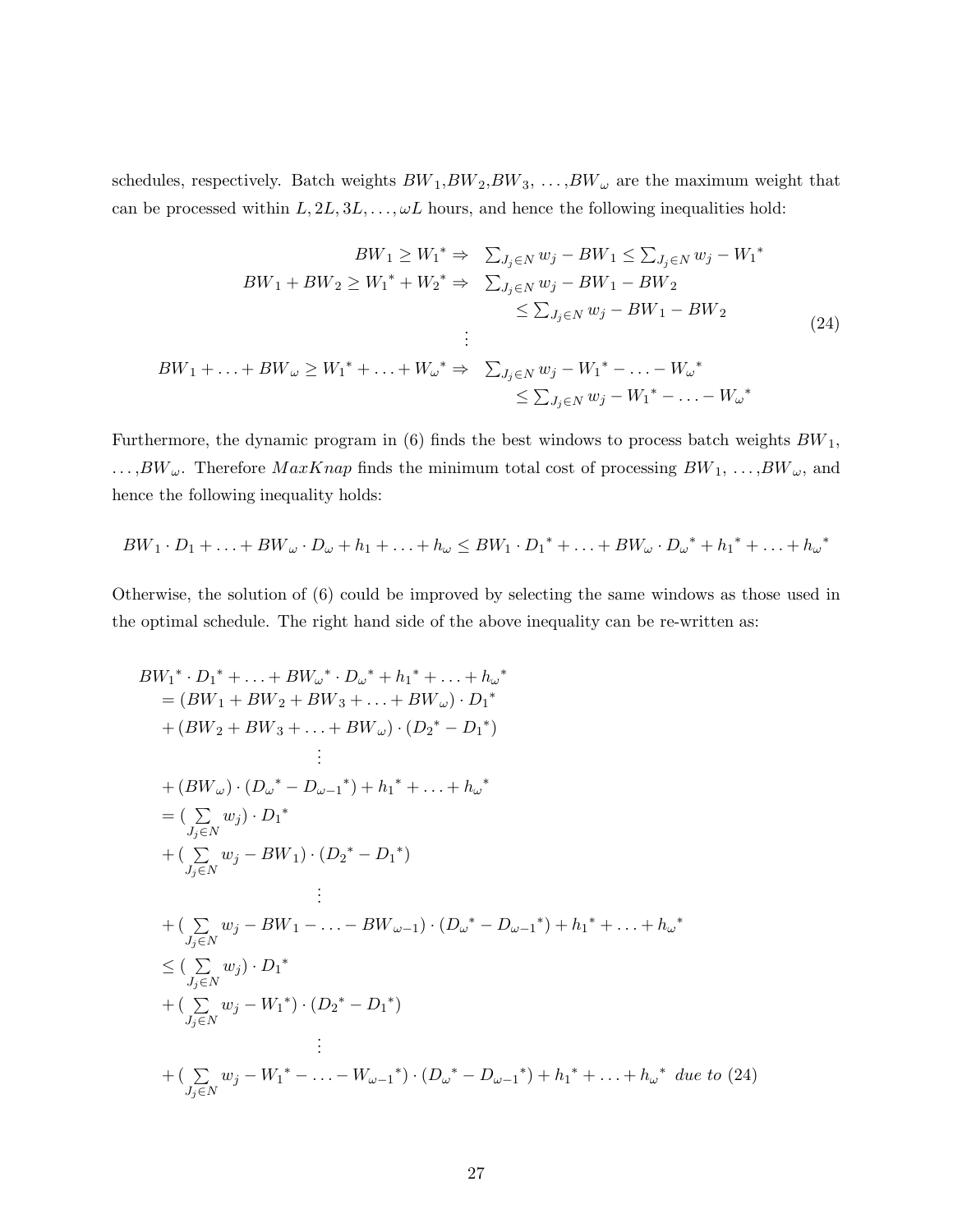$$
= (W_1^* + W_2^* + W_3^* + \dots + W_\omega^*) \cdot D_1^*
$$
  
+  $(W_2^* + W_3^* + \dots + W_\omega^*) \cdot (D_2^* - D_1^*)$   
 $\vdots$   
+  $(W_\omega^*) \cdot (D_\omega^* - D_{\omega - 1}^*)$ 

 $= W_1^* \cdot D_1^* + \ldots + W_{\omega}^* \cdot D_{\omega}^* + h_1^* + \ldots + h_{\omega}^* = Z_{batch}^*$ and the proof is completed.  $\Box$ 

**Proof of Theorem 3:** The result will be proved in 3 steps:

- (i) We will show that  $\{x_m^{id}: m \in M\}$  satisfies the core (in)equalities (15) when  $\mathcal{W}_{\sigma_0(S)} = [a, b],$ and  $v(S)$  is replaced by  $v_{id}(S) = \omega_{id}([a, b]).$
- (ii) We will show that  $\{x_m^{pw} : m \in M\}$  satisfies the core (in)equalities (15) when  $\mathcal{W}_{\sigma_0(S)} = [a, b],$ and  $v(S)$  is replaced by  $v_{pw}(S) = \omega_{pw}([a, b])$ . Adding by parts would imply that  $\{x_m^{id}$  +  $x_m^{pw} = x_m^{wip} : m \in M$  satisfies (15) for  $\mathcal{W}_{\sigma_0(S)} = [a, b]$ .
- (iii) Then, we will extend parts (i) and (ii) to arbitrary window coalitions  $\mathcal{W}_{\sigma_0(S)} = [a_1, b_1] \cup \ldots \cup$  $[a_r, b_r].$

To prove (i) note that

$$
\sum_{m \in S} x_m^{id} = \sum_{m \in S} \sum_{W_k \in W_{\sigma_0(m)}} \left[ \frac{1}{2} \cdot I_k \sum_{W_t \in [k+1, T] \cap W_{\sigma_0}} s_t + \frac{1}{2} \cdot s_k \sum_{W_t \in [1, k-1] \cap W_{\sigma_0}} I_t \right]
$$
\n
$$
\geq \sum_{m \in S} \sum_{W_k \in W_{\sigma_0(m)}} \left[ \frac{1}{2} \cdot I_k \sum_{W_t \in [k+1, T] \cap W_{\sigma_0(S)}} s_t + \frac{1}{2} \cdot s_k \sum_{W_t \in [1, k-1] \cap W_{\sigma_0(S)}} I_t \right]
$$
\n
$$
= \sum_{W_k \in W_{\sigma_0(S)}} I_k \sum_{W_t \in [k+1, T] \cap W_{\sigma_0(S)}} s_t
$$
\n
$$
= \omega_{id}([a, b]) = \upsilon_{id}(S)
$$

The second line of the above expression becomes equality when  $S = M$  and hence all (in)equalities are satisfied for  $(M, v_{id})$ .

To prove (ii) we have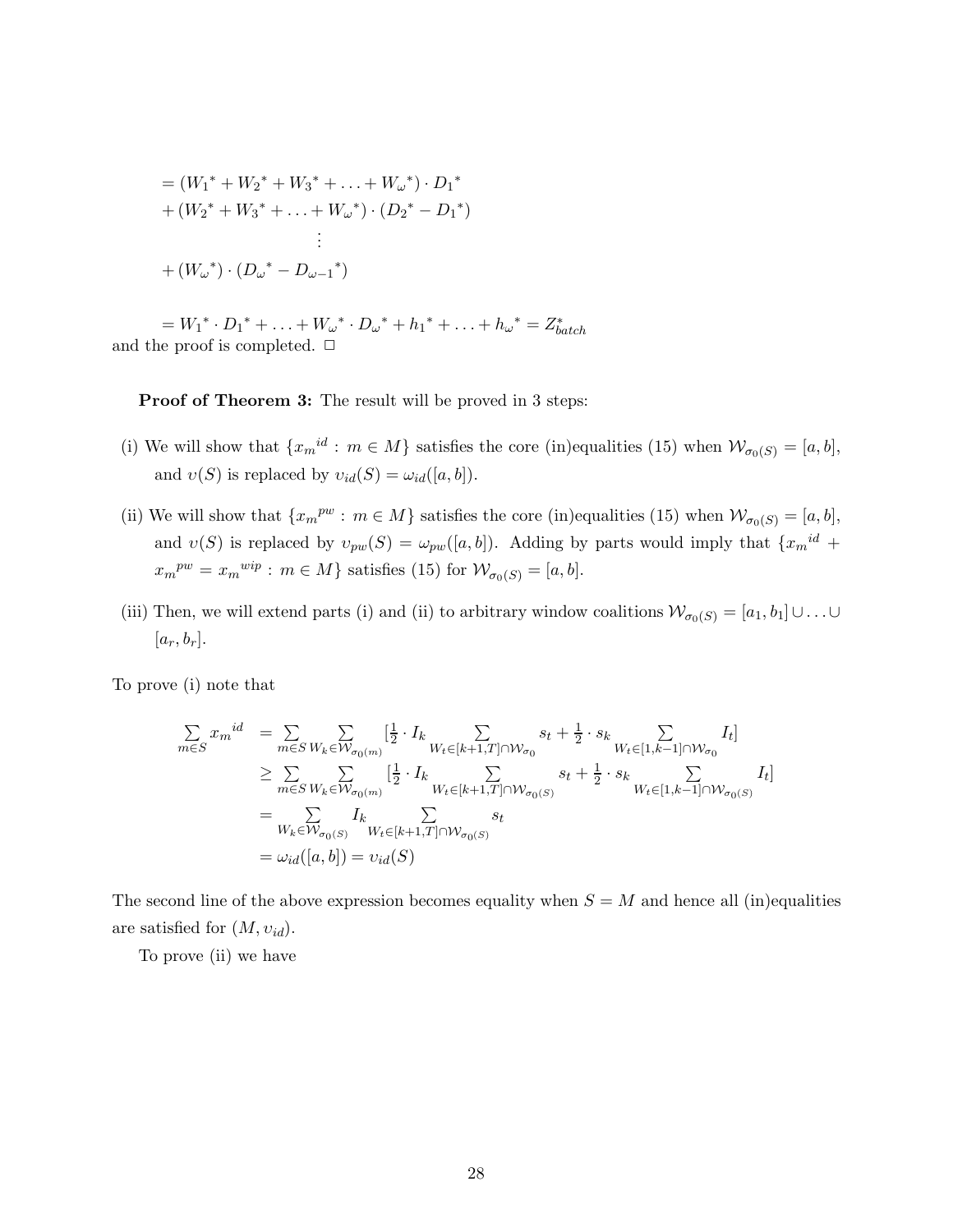$$
\sum_{m \in S} x_m^{pw} = \sum_{m \in S} \sum_{W_k \in W_{\sigma_{0m}}} [\lambda \cdot (\omega_{pw}([1, k]) - \omega_{pw}([1, k-1])) + (1 - \lambda) \cdot (\omega_{pw}([k, T]) - \omega_{pw}([k+1, T]))]
$$
\n
$$
= \sum_{W_k \in [a, b]} \lambda \cdot (\omega_{pw}([1, k]) - \omega_{pw}([1, k-1])) + (1 - \lambda) \cdot (\omega_{pw}([k, T]) - \omega_{pw}([k+1, T]))
$$
\n
$$
= \lambda \cdot (\omega_{pw}([1, a]) - \omega_{pw}([1, a-1])) + (1 - \lambda) \cdot (\omega_{pw}([a, T]) - \omega_{pw}([a+1, T]))
$$
\n
$$
+ \lambda \cdot (\omega_{pw}([1, a+1]) - \omega_{pw}([1, a])) + (1 - \lambda) \cdot (\omega_{pw}([a+1, T]) - \omega_{pw}([a+2, T]))
$$
\n
$$
\vdots
$$
\n
$$
+ \lambda \cdot (\omega_{pw}([1, b-1]) - \omega_{pw}([1, b-2])) + (1 - \lambda) \cdot (\omega_{pw}([b-1, T]) - \omega_{pw}([b, T]))
$$
\n
$$
+ \lambda \cdot (\omega_{pw}([1, b]) - \omega_{pw}([1, b-1])) + (1 - \lambda) \cdot (\omega_{pw}([b, T]) - \omega_{pw}([b+1, T]))
$$
\n
$$
= \lambda \cdot (\omega_{pw}([1, b]) - \omega_{pw}([1, a-1])) + (1 - \lambda) \cdot (\omega_{pw}([a, T]) - \omega_{pw}([b+1, T]))
$$
\n
$$
\geq \lambda \cdot (\omega_{pw}([a, b]) + (1 - \lambda) \cdot \omega_{pw}([a, b]))
$$

The inequality holds due to superadditivity of  $(M, v_{pw})$  which can be proved similarly to  $(M, v_c)$ . Note that  $[1, a-1] \cup [a, b] = [1, b]$  and  $[a, b] \cup [b+1, T] = [a, T]$ . Therefore,  $\omega_{pw}([1, a-1]) + \omega_{pw}([a, b])$  ≤  $\omega_{pw}([1,b])$  and  $\omega_{pw}([a,b]) + \omega_{pw}([b+1,T]) \leq \omega_{pw}([a,T])$ . For  $a=1$  and  $b=T$  and assuming that  $\omega_{pw}([1,0]) = \omega_{pw}([T+1,T]) = 0$ , the above expression implies:

$$
\sum_{m \in M} x_m^{pw} = \lambda \cdot (\omega_{pw}([1,T]) + (1-\lambda) \cdot \omega_{pw}([1,T])) = \omega_{pw}([1,T]) = \upsilon_{pw}(M).
$$

Therefore,  $\{x_1^{pw}, \ldots, x_{|M|}^{pw}\}\$ is in the core of  $(M, v_{pw})$  when  $\mathcal{W}_{\sigma_0(S)} = [a, b]$ . Steps (i) and (ii) yield that  ${x_1}^{wip}, \ldots, {x_{|M|}}^{wip}$  is in the core of  $(M, v_c)$  when  $\mathcal{W}_{\sigma_0(S)} = [a, b]$ . Now consider coalition S such that  $W_{\sigma_0(S)} = [a_1, b_1] \cup ... \cup [a_r, b_r]$ . Admissible rearrangements should preserve the set of predecessors for jobs that belong to non-members of the coalition. For example, no interchange is allowed between jobs that complete in  $[a_1, b_1]$  and jobs that complete in  $[a_2, b_2]$  because this would change the set of predecessors of jobs that complete in  $W_{b_1+1}$ . Therefore, WIP savings are additive over maximally connected window coalitions. Equivalently,  $\Sigma$  $m\overline{\epsilon}S$  $x_m^{pw} \geq \sum_{i=1}^{r}$  $\sum_{k=1}$  $\omega_{pw}([a_k,b_k])$ and  $\Sigma$  $m\epsilon s$  $x_m{}^{id} \geq \sum$ r  $\sum_{k=1}$  $\omega_{id}([a_k, b_k])$  with equalities holding when  $S = M$ . This proves that (22) is in the core of  $(M, v_c)$ . This completes the proof of the theorem.  $\Box$ 

# **References**

- Aydinliyim, T. "Competition and Coordination in Outsourcing Operations", Doctoral Dissertation. Weatherhead School of Management, Case Western Reserve University, Cleveland, OH, 2007.
- Borm, P., Fiestras-Janeiro, G., Hamers, H., Sánchez, E., Voorneveld, M. (2002). "On the Convexity of Games Corresponding to Sequencing Situations with Due Dates", *European Journal of Operational Research*, 136, 616-634.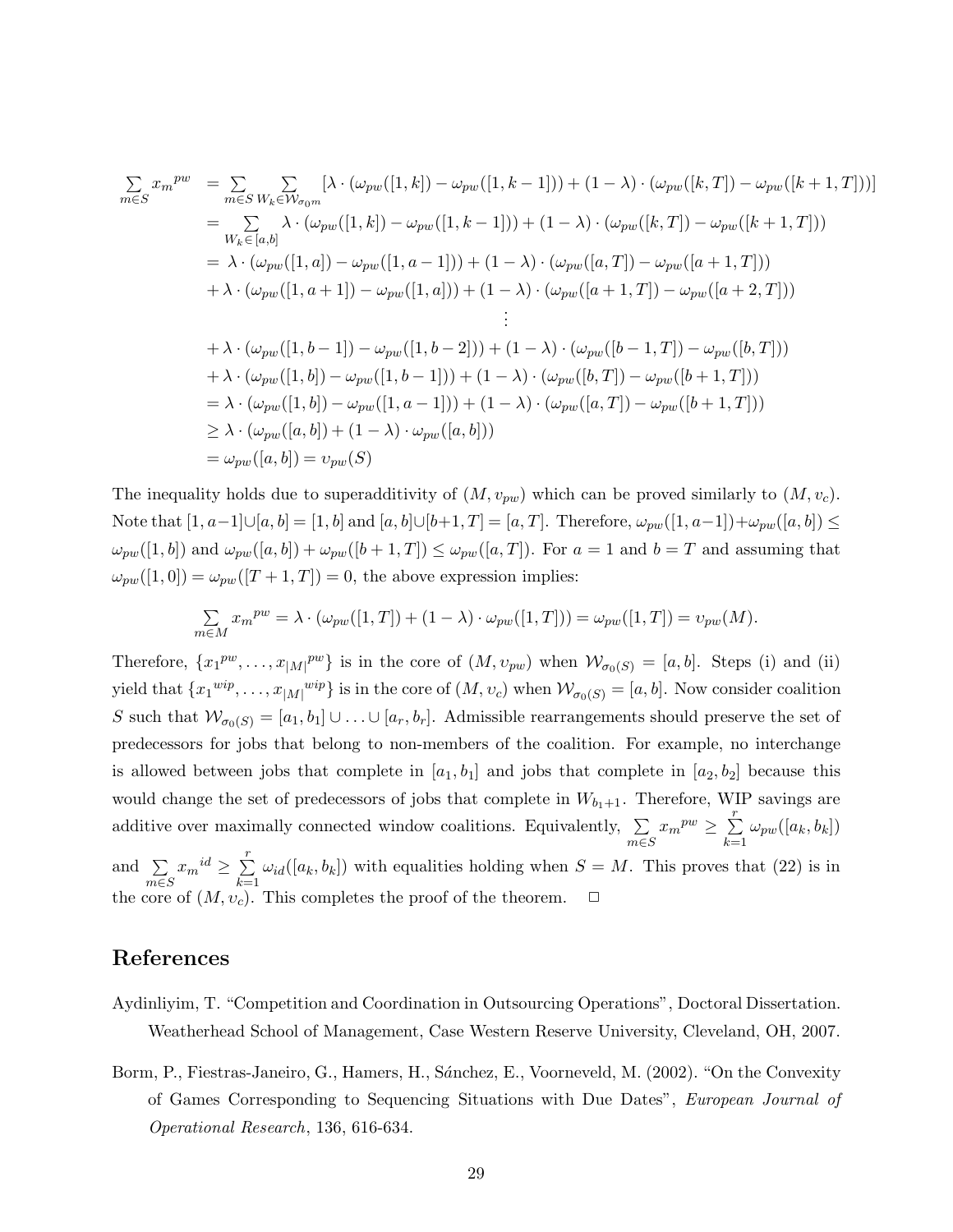- Cachon, G. P. (2003). "Supply Chain Coordination with Contracts", Chapter 6, *Handbooks in Operations Research and Management Science: Supply Chain Management* edited by Graves, S., de Kok, T., North-Holland, 2003.
- Cai, X. , Vairaktarakis, G. L. (2006). "Cooperative Strategies for Manufacturing Planning with Negotiable Third-Party Capacity", *Under revision*.
- Calleja, P., Borm, P., Hamers, H., Klijn, F., Slikker, M. (2002). "On a New Class of Parallel Sequencing Situations and Related Games", *Annals of Operations Research*, 109, 263-276.
- Calleja, P., Estévez-Fernández, M. A., Borm, P., Hamers, H. (2004). "Job Scheduling, Cooperation and Control", *CentER Discussion Papers 2004-65*, Tilburg University, Tilburg, The Netherlands, 2004.
- Calleja, P., Borm, P., Hamers, H., Klijn, F., Slikker, M. (2002). "On a New Class of Parallel Sequencing Situations and Related Games", *Annals of Operations Research*, 109, 263-276.
- Curiel, I., Pederzoli, G., Tijs, S. (1989). "Sequencing Games", *European Journal of Operational Research*, 40, 344-351.
- Curiel, I., Potters, J., Rajendra Prasad, V., Tijs, S., Veltman, B. (1994). "Sequencing and Cooperation", *Operations Research*, 42, 566-568.
- Curiel, I., Hamers, H., Klijn, F. (2002). "Sequencing Games: A Survey", *in P. Borm and H. Peters, eds. 'Chapters in Game Theory: In Honor of Stef Tijs'* Kluwer Academic Publishers, Boston, pp. 27-50.
- Elmaghraby, W. J. (2000). "Supply Contract Competition and Sourcing Policies", *Manufacturing and Service Operations Management*, 2, 350-371.
- Grosvenor, F., Austin, T.A. (2001). "Cisco's eHub Initiative", *Supply Chain Management Review*, July/August, 28-35, 2001.
- Hamers, H., Borm, P., Tijs, S. (1995). "On Games Corresponding to Sequencing Situations with Ready Times", *Mathematical Programming*, 70, 1-13.
- Hamers, H., Klijn, F., Suijs, J. (1999). "On the Balancedness of Multimachine Sequencing Games", *European Journal of Operational Research*, 119, 678-691.
- Hamers, H., Klijn, F., van Velzen, B. (2002). "On the Convexity Precedence Sequencing Games", *CentER Discussion Papers 2002-112*, Tilburg University, Tilburg, The Netherlands, 2002.